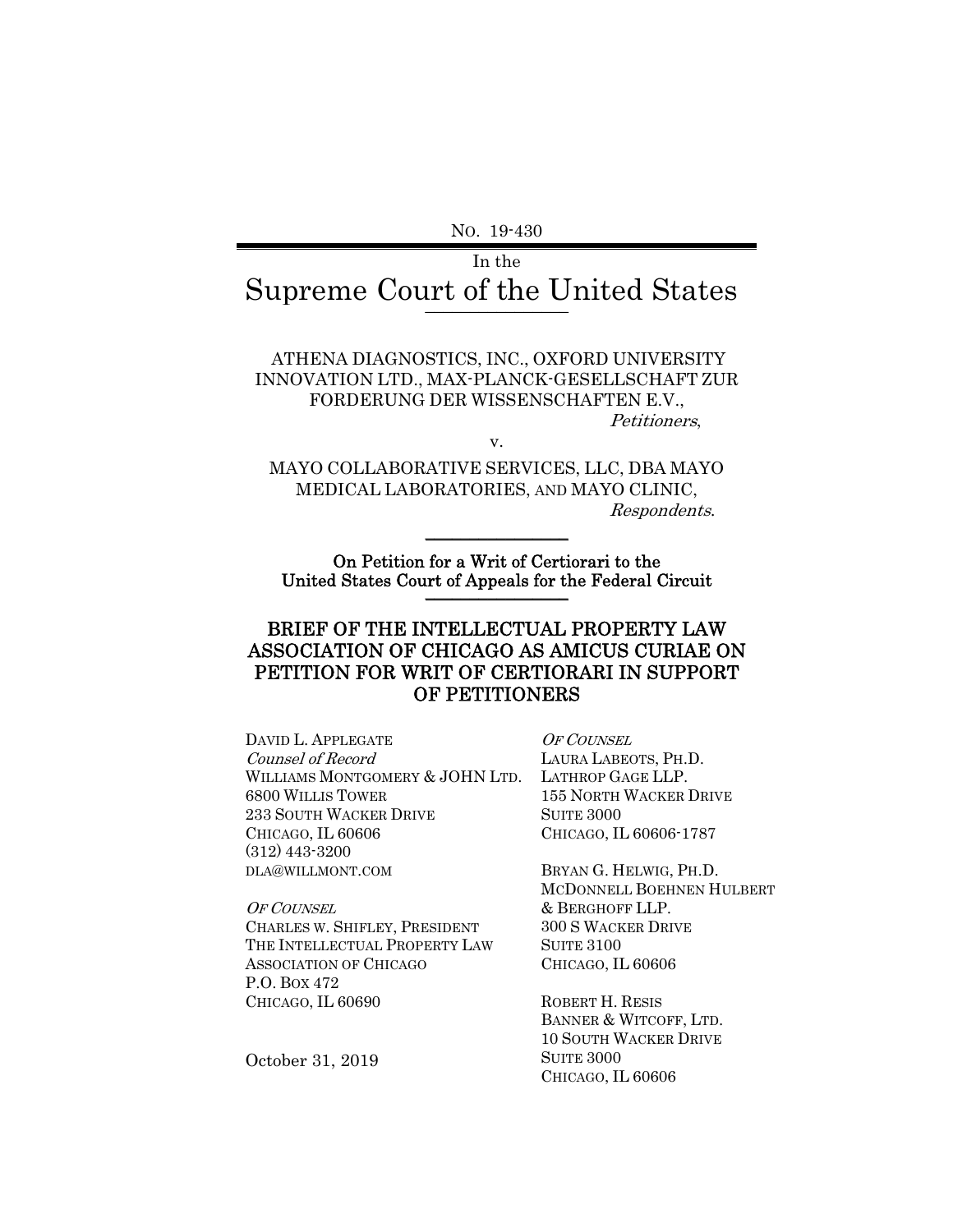# TABLE OF CONTENTS

Page

| Ι.                                                                                   | INTEREST OF AMICUS CURIAE 1                                               |  |  |
|--------------------------------------------------------------------------------------|---------------------------------------------------------------------------|--|--|
| II.                                                                                  | <b>SUMMARY OF ARGUMENT2</b>                                               |  |  |
| III.                                                                                 |                                                                           |  |  |
| IV.                                                                                  |                                                                           |  |  |
| A. The Patent In Suit Claims A Process,                                              |                                                                           |  |  |
| <b>B.</b> The Federal Circuit's Manifest<br><b>Confusion Cries Out For Ceriorari</b> |                                                                           |  |  |
|                                                                                      | C. Countervailing Concerns Provide No<br>Reason Not To Grant Certiorari14 |  |  |
|                                                                                      | D. Granting Certiorari Manifestly Serves                                  |  |  |
|                                                                                      |                                                                           |  |  |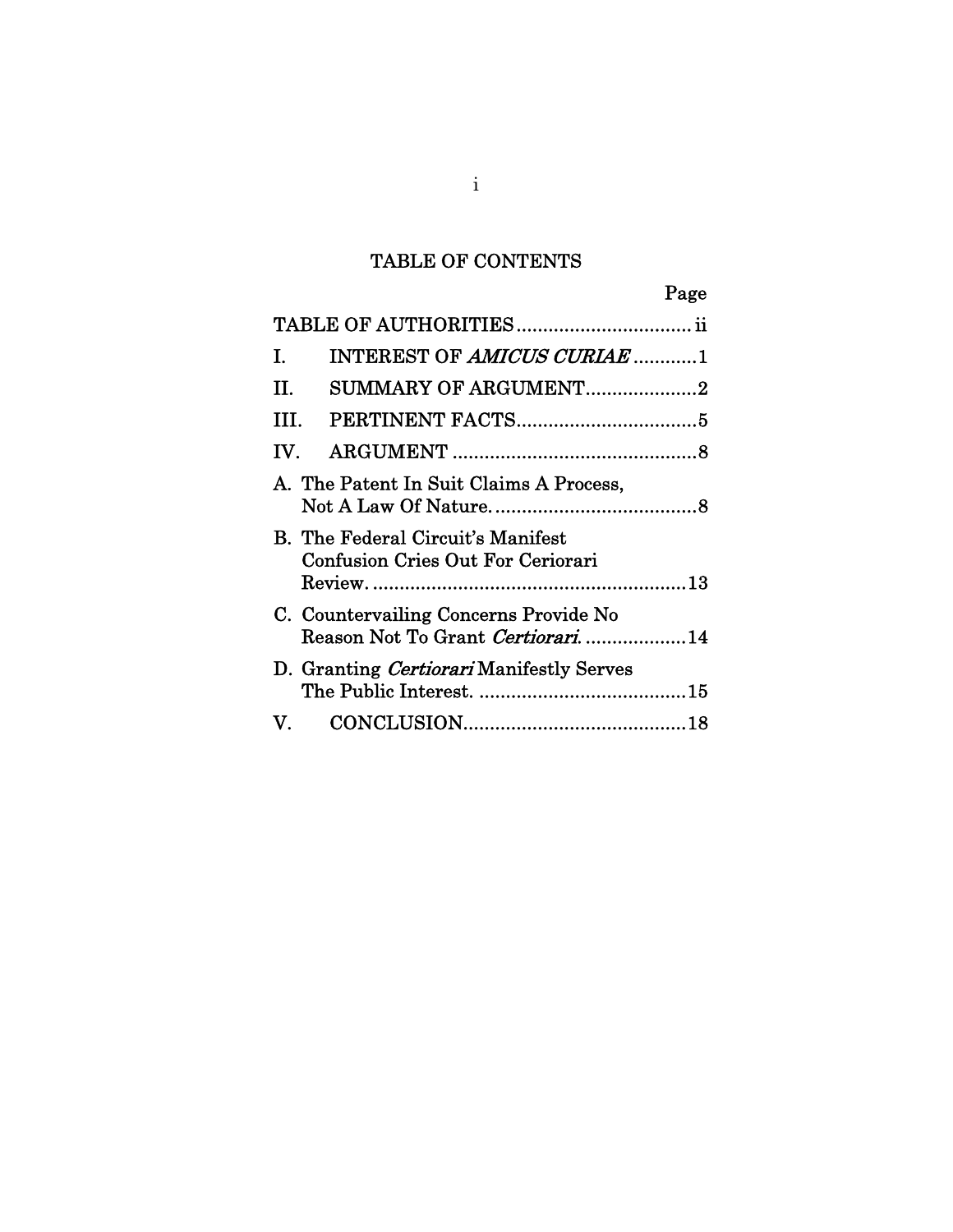# TABLE OF AUTHORITIES

# Page(s)

### Cases

| Alice Corp. v. CLS Bank International, 573 U.S.                                                  |
|--------------------------------------------------------------------------------------------------|
| Ariosa Diagnostics, Inc. v. Sequenom, Inc., 788                                                  |
| Association for Molecular Pathology v. Myriad                                                    |
| Athena Diagnostics, Inc. v. Mayo Collaborative<br>Servs., LLC, 915 F.3d 743 (Fed.Cir. 2019)4, 15 |
| Athena Diagnostics, Inc. v. Mayo Collaborative<br>Servs., LLC, 927 F.3d 1333 (Fed. Cir. 2019)    |
|                                                                                                  |
| Brown v. Board of Education, 347 U.S. 483                                                        |
| Cleveland Clinic Found. v. True Health<br>Diagnostics LLC, 859 F.3d 1352 (Fed. Cir.              |
| Cleveland Clinic Found. v. True Health<br><i>Diagnostics LLC</i> , 760 F. App'x 1013 (Fed. Cir.  |
|                                                                                                  |
| Diamond v. Diehr, 450 U.S. 151 (1981) 3, 9, 12                                                   |
| Funk. Bros. Seed Co. v. Kalo Inoculant Co., 333                                                  |
| Genetic Techs. Ltd. v. Merial L.L.C., 818 F.3d                                                   |
| Gottschalk v. Benson, 409 U.S. 63 (1972) 9                                                       |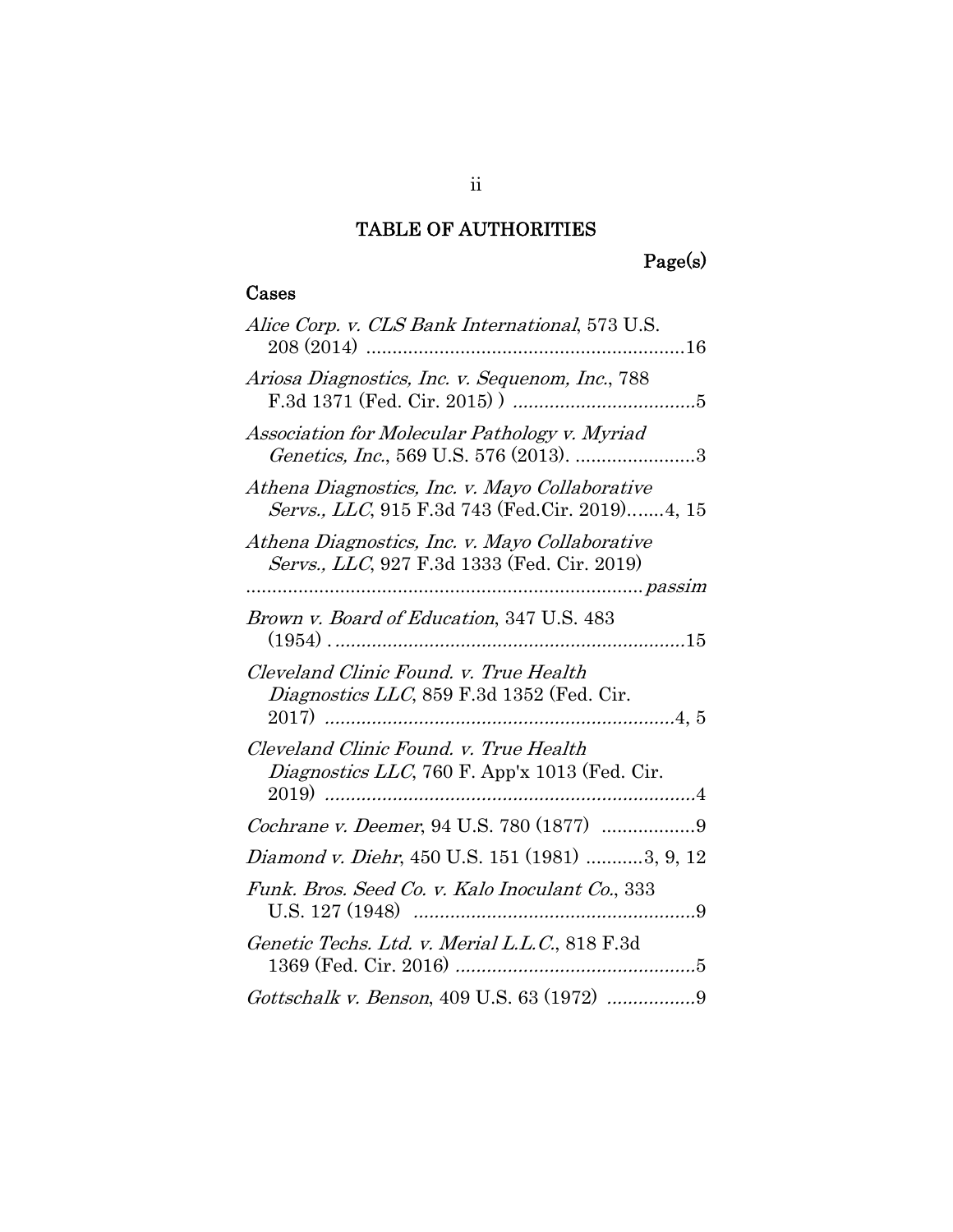| In re BRCA1 and BRCA2 Based Hereditary<br>Cancer Test Patent Litig., 774 F.3d 755 (Fed.    |  |  |  |
|--------------------------------------------------------------------------------------------|--|--|--|
|                                                                                            |  |  |  |
| Kimble v. Marvel, 576 U.S. ___ (2015) 15                                                   |  |  |  |
|                                                                                            |  |  |  |
| Mayo Collaborative Services v. Prometheus<br>Laboratories, Inc., 566 U.S. 66 (2012) passim |  |  |  |
| National Federation of Independent Business v.                                             |  |  |  |
| <i>Newman v. Quigg</i> , 681 F.Supp 16 (D. D.C. 1988) 11                                   |  |  |  |
| Obergefell v. Hodges, 576 U.S. (2015) 15                                                   |  |  |  |
|                                                                                            |  |  |  |
| PerkinElmer, Inc. v. Intema Ltd., 496 F. App'x                                             |  |  |  |
| Roche Molecular Sys., Inc. v. CEPHEID, 905                                                 |  |  |  |
| Roe v. Wade, 410 U.S. 113 (1973) 15                                                        |  |  |  |

# Statutes and Constitutional Provisions

## Other Authorities

| Adams, James G. (2012), <i>Emergency Medicine</i> : |  |
|-----------------------------------------------------|--|
|                                                     |  |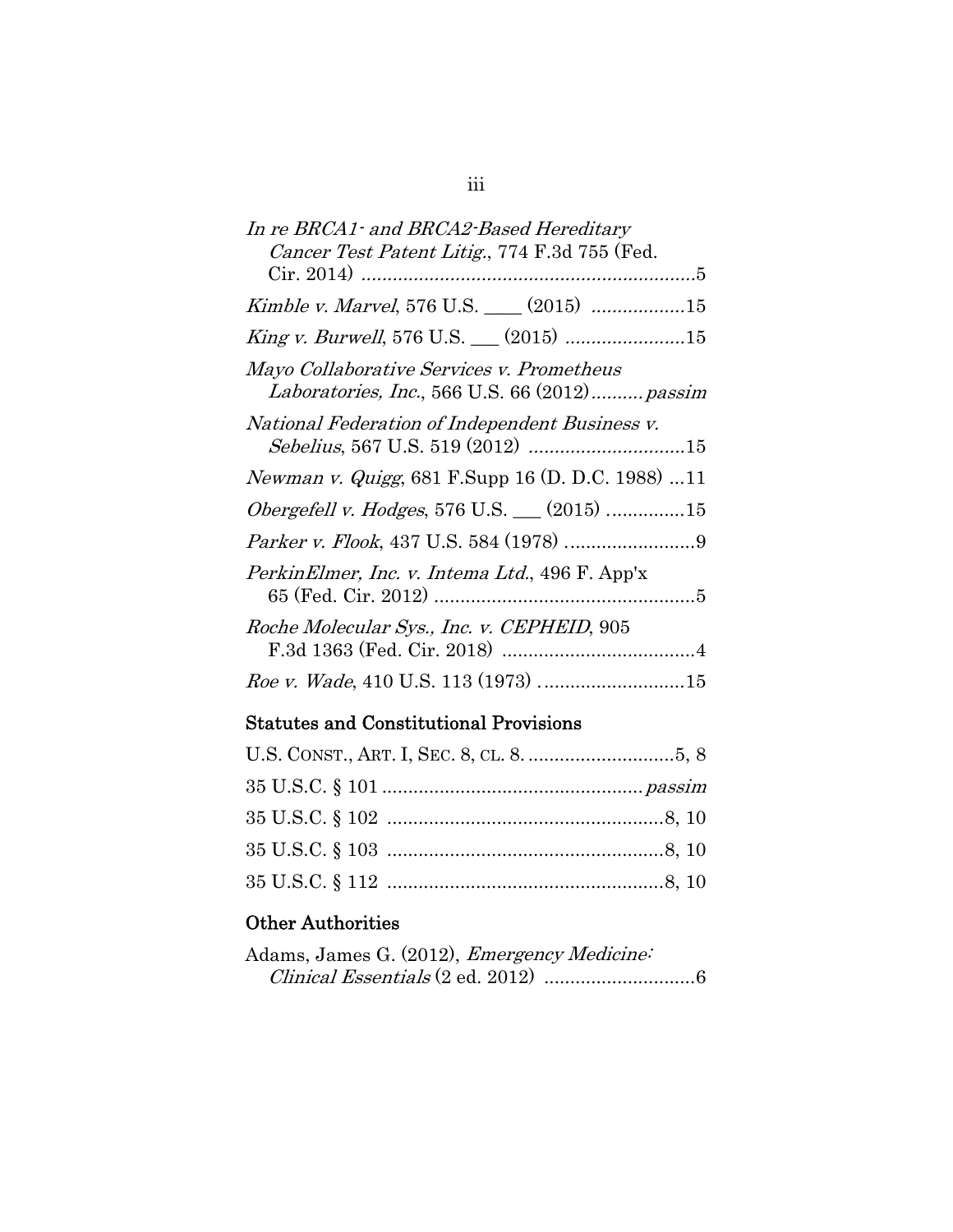| CDC, Measles Cases and Outbreaks, CDC -<br>Measles (Rubeola),<br>https://www.cdc.gov/measles/cases-                                                                                                                                     |
|-----------------------------------------------------------------------------------------------------------------------------------------------------------------------------------------------------------------------------------------|
| Chien & Wu, <i>Decoding Patentable Subject</i><br>Matter, 2018 Patently O Patent L.J. 1, 15<br>$(Oct. 21, 2018)$ , https://bit.ly/2oBO1i5. 16                                                                                           |
| Espinoza J.L., Malaria Resurgence in the<br>Americas: An Underestimated Threat,<br><i>Pathogens</i> , 2019 Mar 8(1) PMC6471461,<br>https://www.ncbi.nlm.nih.gov/pmc/articles/PM                                                         |
| Hermanson, Greg T., Bioconjugate Techniques.                                                                                                                                                                                            |
| H.R. Rep. No. 1923, 82nd Cong., 2d Sess., 6                                                                                                                                                                                             |
| Kaminski, Henry J., Myasthenia Gravis and                                                                                                                                                                                               |
| Lee, S. and Ditko, S., "Spider- Man," p. 13 (story<br>p. 11), Amazing Fantasy No. 15 (August 1962).                                                                                                                                     |
| MPEP 2107.01, General Principles Governing                                                                                                                                                                                              |
| Sachs, Robert R., "Punishing Prometheus: The<br>Supreme Court's Blunders in Mayo v.<br>Prometheus," March 26, 2012, available at<br>https://patentlyo.com/patent/2012/03/punishin<br>g-prometheus-the-supreme-courts-blunders-in-<br>11 |
| S. Rep. No. 1979, 82nd Cong., 2d Sess., 5 (1952) 9                                                                                                                                                                                      |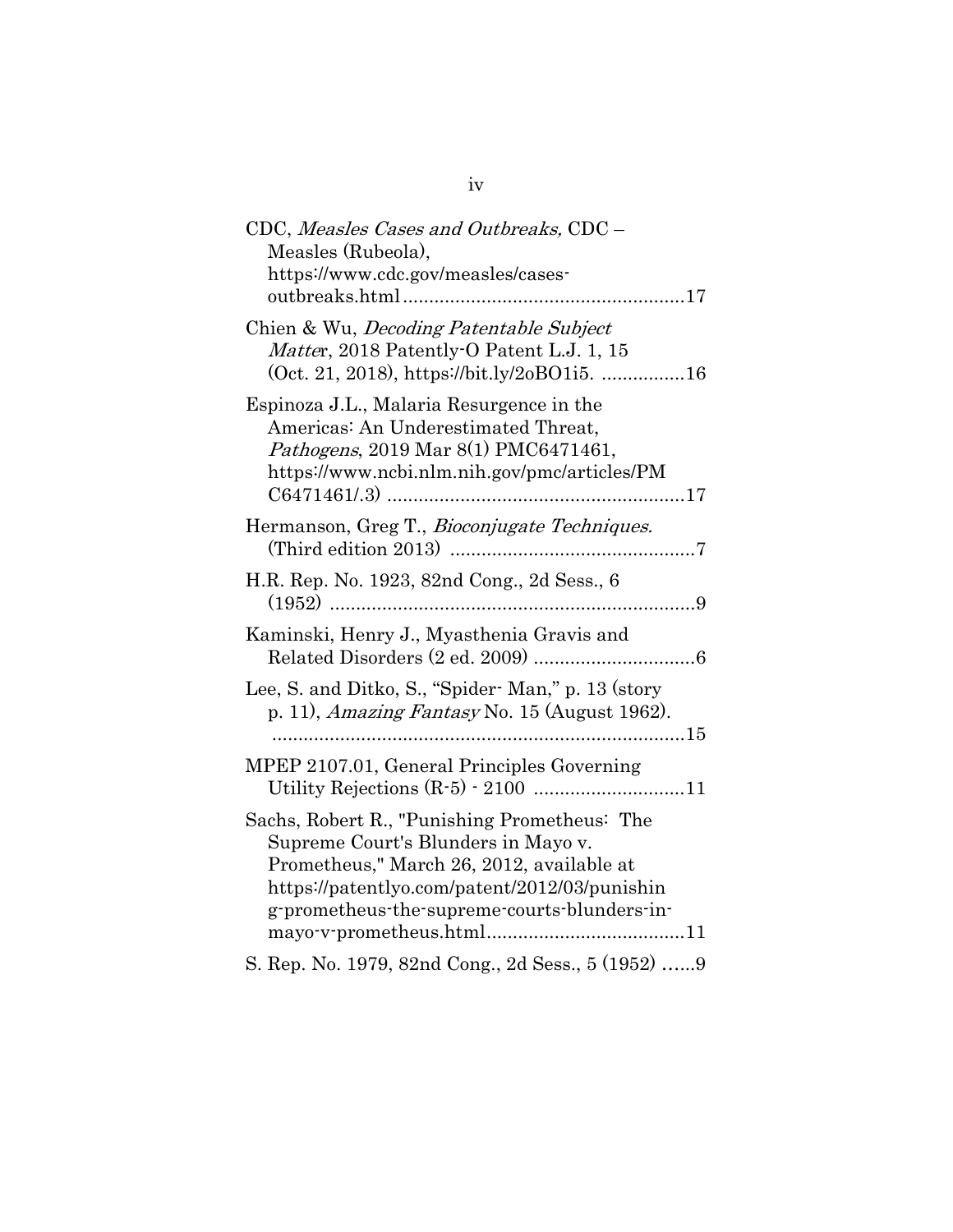| U.S. Patent No. and Trademark Office, "First"<br>U.S. Patent Issued Today in 1790," available<br>at https://www.uspto.gov/about-us/news- |  |  |
|------------------------------------------------------------------------------------------------------------------------------------------|--|--|
| updates/first-us-patent-issued-today-1790 8                                                                                              |  |  |
|                                                                                                                                          |  |  |
|                                                                                                                                          |  |  |
|                                                                                                                                          |  |  |
| U.S. Patent No. 902,052, October 27, 1908 10                                                                                             |  |  |
|                                                                                                                                          |  |  |
|                                                                                                                                          |  |  |
| U.S. Patent No. 7,267,820, September 11, 2007 3, 11, 12                                                                                  |  |  |
|                                                                                                                                          |  |  |

v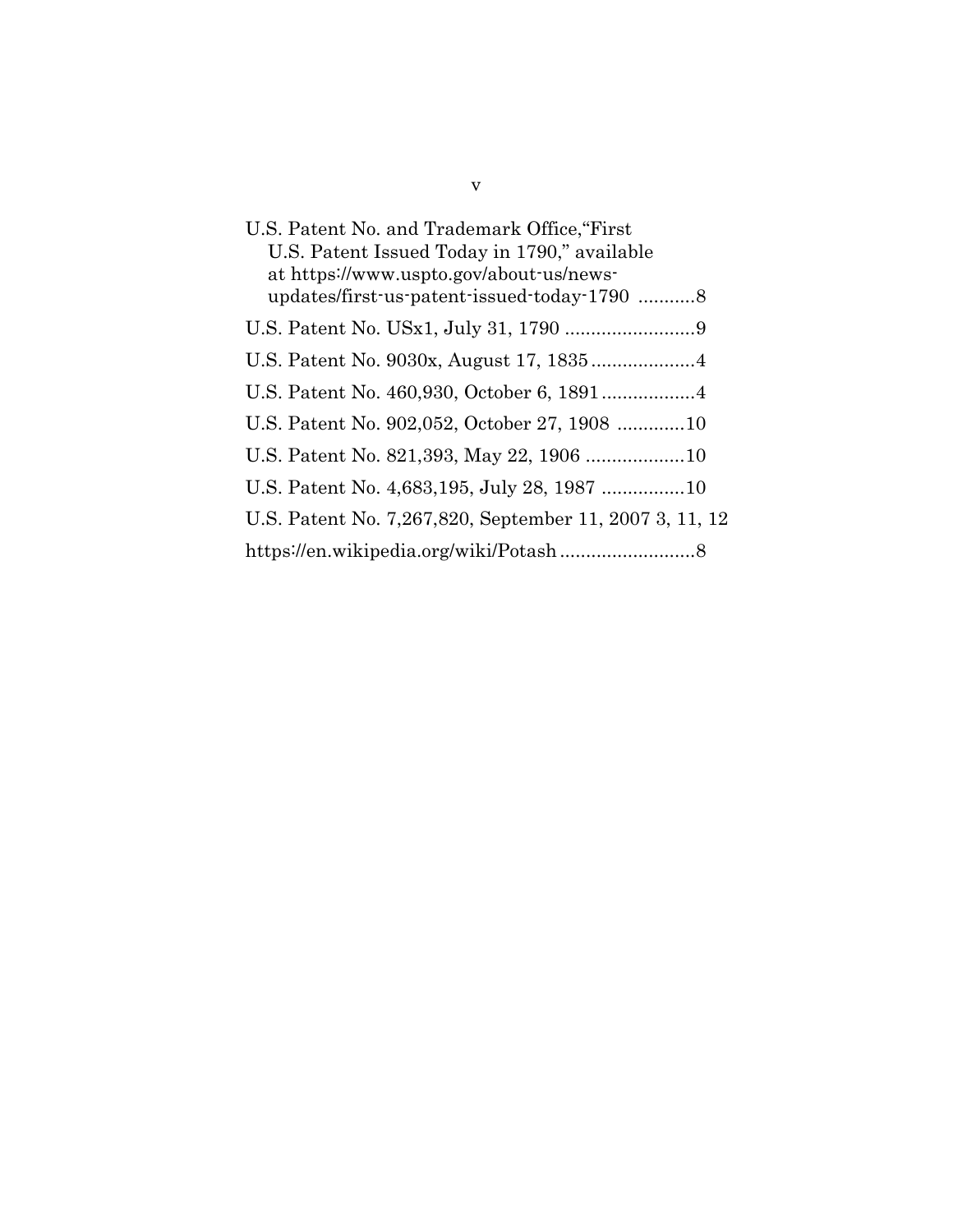#### I. INTEREST OF AMICUS CURIAE<sup>1</sup>

Founded in 1884 in Chicago, a principal forum for U.S. technological innovation and intellectual property litigation, the Intellectual Property Law Association of Chicago ("IPLAC") is the country's oldest bar association devoted exclusively to intellectual property matters. IPLAC's over 1,000 voluntary members include attorneys in private and corporate practices in the areas of copyrights, patents, trademarks, trade secrets, and the legal issues they present before federal courts throughout the United States, as well as before the U.S. Patent and Trademark Office and the U.S. Copyright Office. IPLAC's members represent innovators and accused

<sup>1</sup> Pursuant to Supreme Court Rule 37.2(a), proper notice was given and written consent to the filing of this brief has been provided by counsel of record for each party.

Pursuant to Supreme Court Rule 37.6, no counsel for a party authored this brief in whole or in any part or made a monetary contribution intended to fund preparation or submission of the brief, and no person other than the *amicus* curiae, its members, or its counsel, made such a monetary contribution.

In addition to the required statement, IPLAC adds that after reasonable investigation, IPLAC believes that (a) no member of its Board or Amicus Committee who voted to prepare this brief, or any attorney in the law firm or corporation of such a member, represents a party to this litigation in this matter, (b) no representative of any party to this litigation participated in the authorship of this brief, and (c) no one other than IPLAC, or its members who authored this brief and their law firms or employers, made a monetary contribution to the preparation or submission of this brief.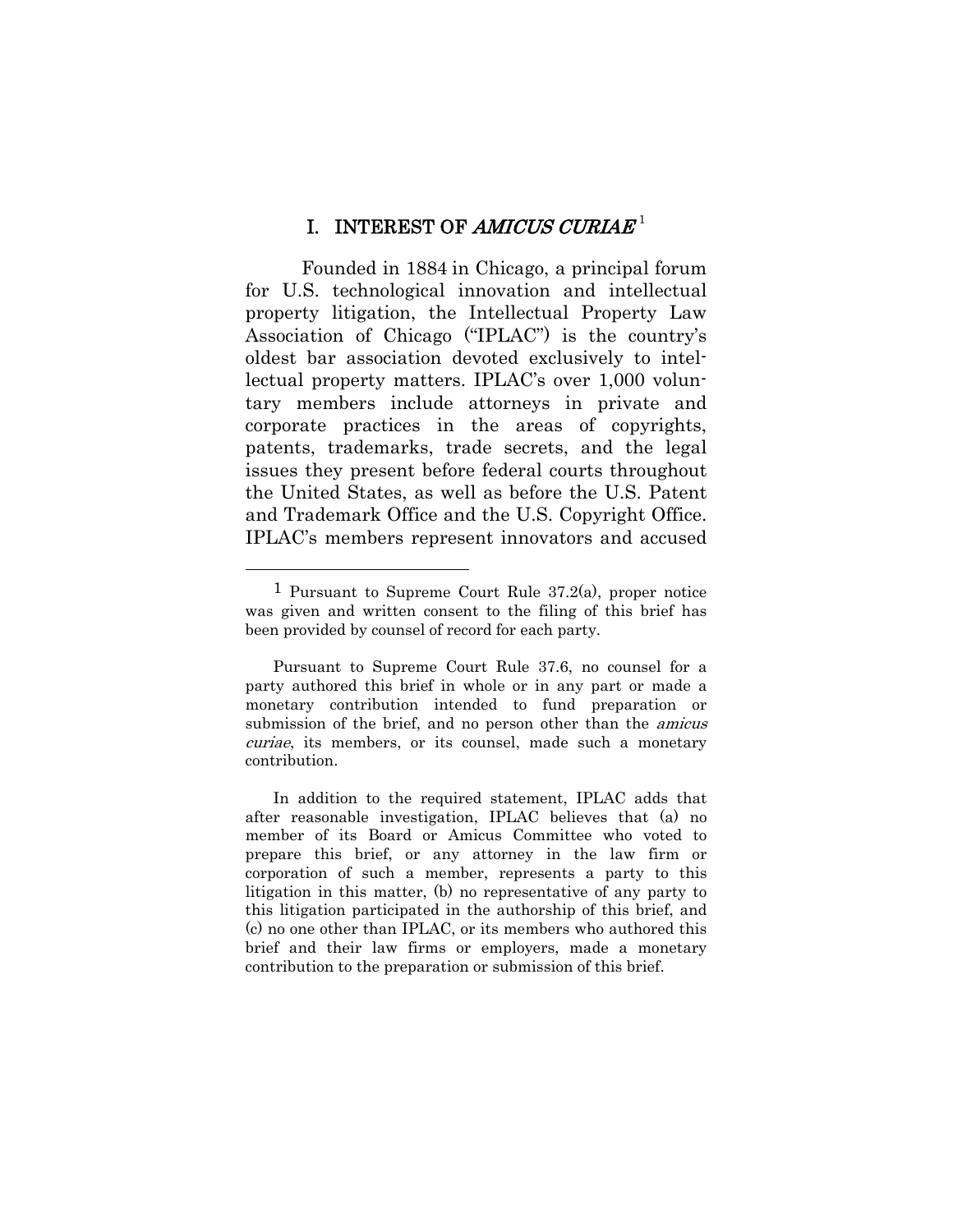infringers in approximately equal measure and are split nearly equally between plaintiffs and defendants in litigation.

As part of its central objectives, IPLAC is dedicated to aiding in developing intellectual property law, especially in the federal courts.<sup>2</sup>

#### II. SUMMARY OF ARGUMENT

IPLAC supports Petitioners' request to grant certiorari. This Court should clarify whether, and by what measure, a new and specific method of diagnosing a medical condition is patent-eligible subject matter. Here, the method detects a molecule never previously linked to the condition being treated using novel man-made molecules and a series of specific chemical steps never previously performed. If these facts do not at least demonstrate potential patentable subject matter, then following Mayo Collaborative Services v. Prometheus Laboratories, Inc., 566 U.S. 66 (2012), no medical diagnostics patent is ever likely to be granted in a field of critical importance to the future healthcare of Americans. As the *en banc* opinions below amply demonstrate, this case is an appropriate and timely vehicle for clarifying the standards for patentability of process patents in the field of medical diagnostics under 35 U.S.C. § 101 in the wake of Mayo.

<sup>&</sup>lt;sup>2</sup> Although over 30 federal judges are honorary members of IPLAC, none of them was consulted or participated in any way regarding this brief.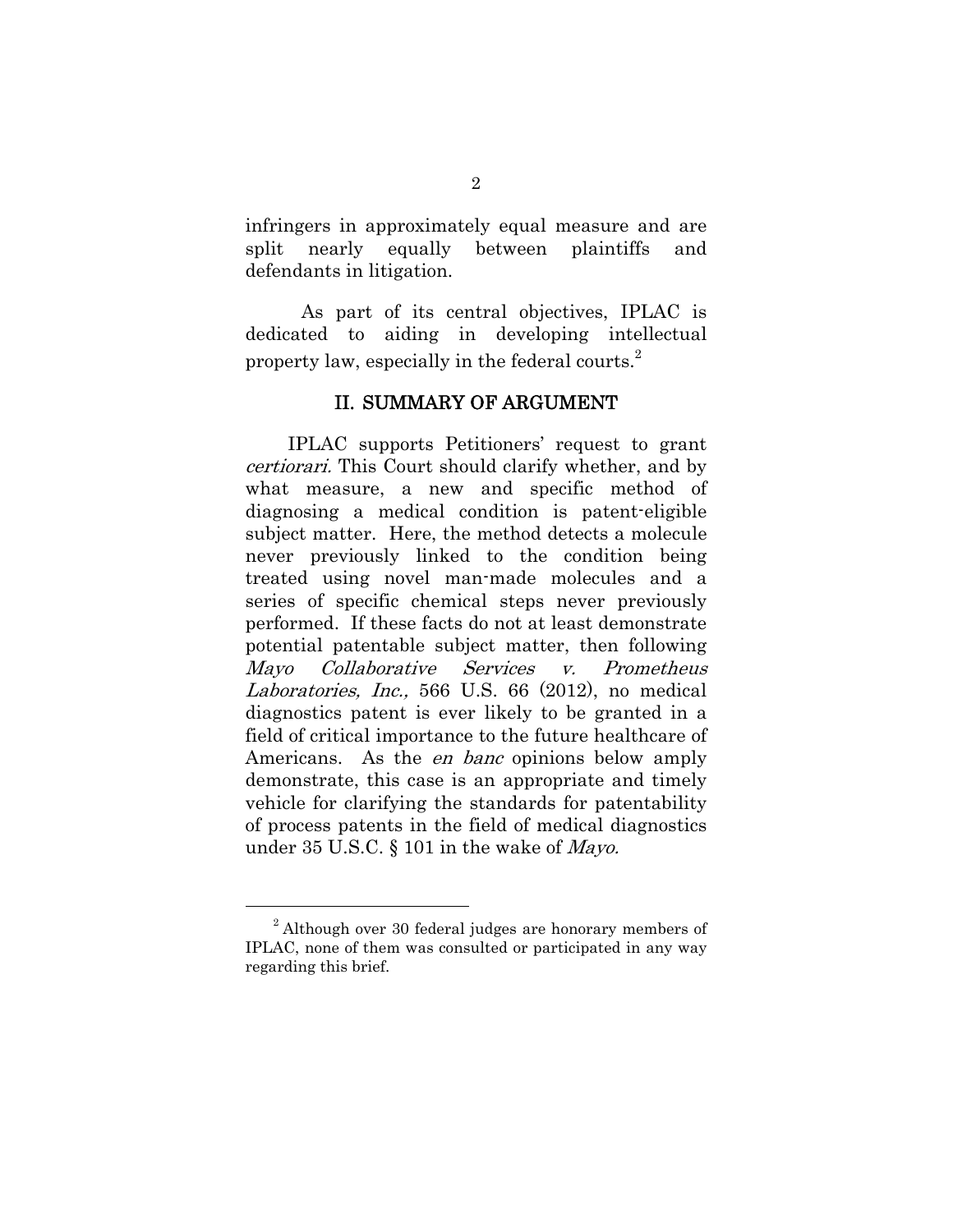The claimed methods at issue in U.S. Patent No. 7,267,820 for diagnosing neurotransmission or developmental disorders are not directed to, in the words of *Mayo*, a "natural law" or "law of nature." Instead they are directed to specific applications of "natural laws" claiming detailed specified processes. Even following Mayo, such processes that rely on applications of so-called natural laws should remain patentable subject matter under Diamond v. Diehr, 450 U.S. 175 (1981).

Petitioners' patent claims specify a chemical process for creating and detecting new molecules that previously neither existed nor were detected in nature, all for the useful purpose of diagnosing a previously undiagnosable variant of a debilitating disease. Under Association for Molecular Pathology v. Myriad Genetics, Inc., 569 U.S. 576 (2013), these novel manmade molecules themselves are patent eligible, and the process for making them falls squarely within the language of 35 U.S.C. § 101.

As shown below on denial of the petition for rehearing en banc, this Court's references in Mayo to "natural laws" or "laws of nature" are at best confusing to the lower courts. See, e.g., Athena Diagnostics, Inc. v. Mayo Collaborative Servs., LLC, 927 F.3d 1333, 1335 (Fed. Cir. 2019)(Lourie, J., concurring, joined by Reyna and Chen, JJ.); 1337 (Hughes, J., concurring, joined by Prost, C.J., and Taranto, J.); 1339 (Part III of Dyk, J., concurring, joined by Hughes, J.); at 1340 (Dyk, J., concurring, joined by Hughes and Chen, JJ.); 1349 (Chen, J., concurring); 1363 (Moore, J., dissenting, joined by O'Malley, Wallach, and Stoll, JJ.); 1370-1371 (Stoll, J., dissenting, joined by Wallach, J.); (Fed. Cir. 2019)  $(Athena II).$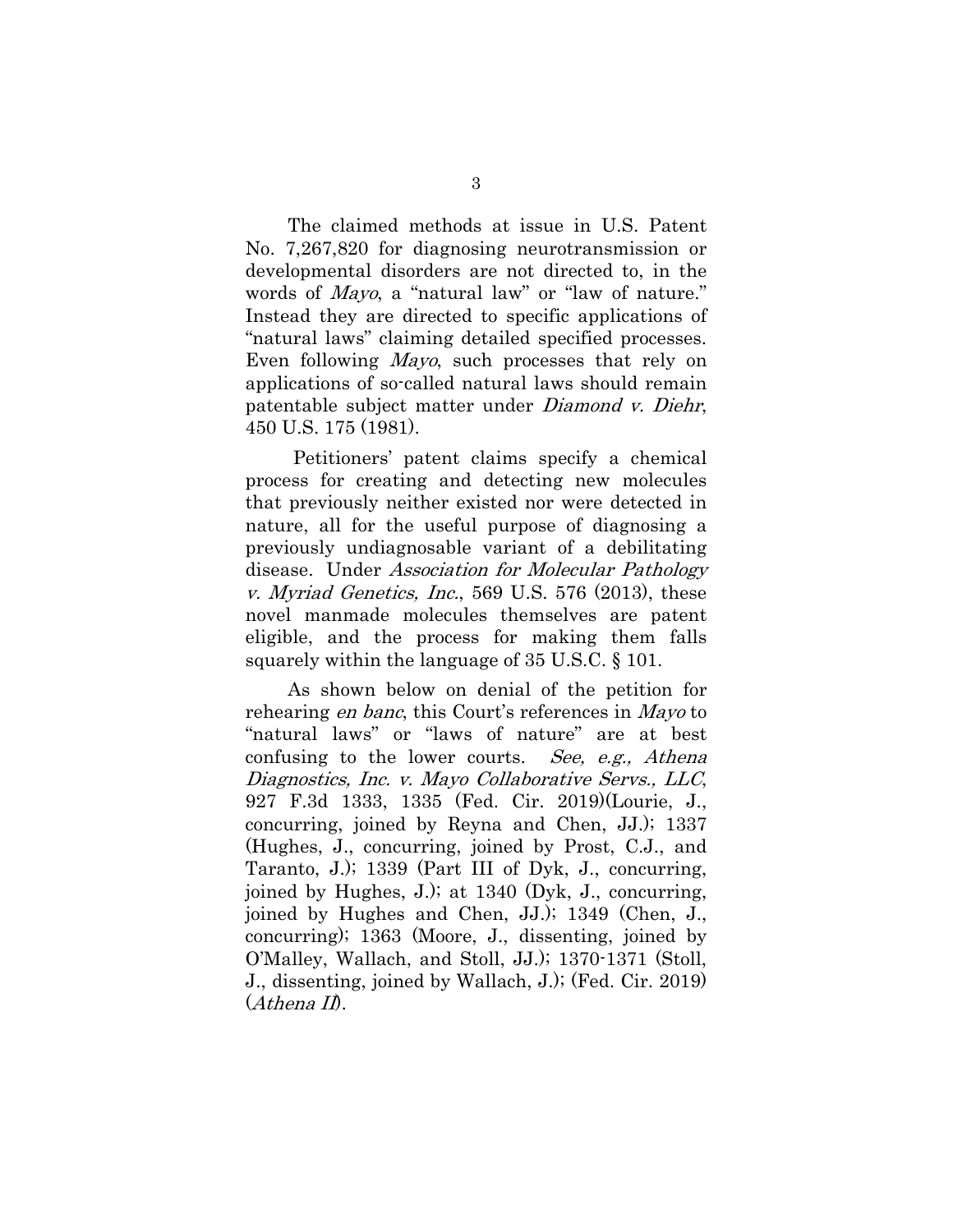Every patentable invention under the sun relies in part upon "laws of nature" or "natural phenomena." A patent on a mechanical wrench, for example, would rely on laws of physics, materials science, and principles of geometry dating back at least to Archimedes. A patent on a slide rule would necessarily rely upon the application of logarithms. But neither would claim unpatentable subject matter under § 101. See, e.g., U.S. Patent No. 9030x, August 17, 1835, to P. Merrick for an "Improvement in Screw Wrench," and U.S. Patent No. 460,930 to William Cox for an "Engineer's Duplex Slide Rule." Einstein's famous equation  $E=mc^2$ , see *Mayo* at 711, or the speed of light may be unpatentable, but a process for measuring the distance between the earth and the moon that relies upon the speed of light may be.

Accordingly, this Court's language in Mayo on the unpatentability of "laws of nature" needs further clarification. Neither "laws of nature" nor "natural phenomena" may be patentable, but the specific application of such "laws" and phenomena through detailed process claims – as in the present case – most certainly should be.

The current confusion about patentable subject matter in light of Mayo is particularly distressing in the field of medical diagnostic techniques. Since Mayo, for example, the Federal Circuit has found every diagnostic method it has addressed unpatentable under Section 101. E.g., Cleveland Clinic Found. v. True Health Diagnostics LLC, 760 F. App'x 1013 (Fed. Cir. 2019) ("Cleveland Clinic II"); Athena Diagnostics, Inc. v. Mayo Collaborative Servs., LLC, 915 F.3d 743 (Fed. Cir. 2019) ("Athena I"); Roche Molecular Sys., Inc. v. CEPHEID, 905 F.3d 1363 (Fed. Cir. 2018); Cleveland Clinic Found. v.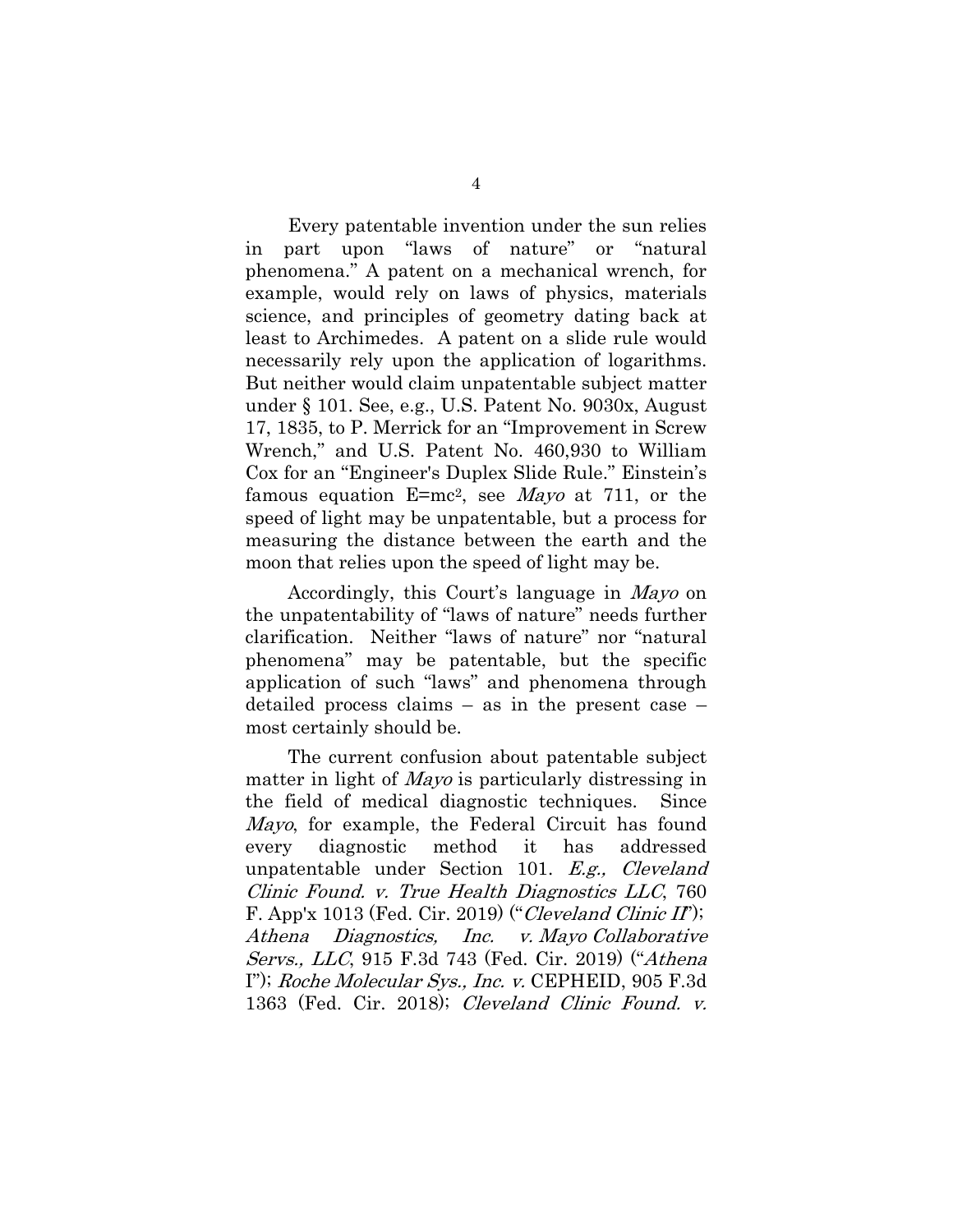True Health Diagnostics LLC, 859 F.3d 1352 (Fed. Cir. 2017) ("Cleveland Clinic I"); Genetic Techs. Ltd. v. Merial L.L.C., 818 F.3d 1369 (Fed. Cir. 2016); Ariosa Diagnostics, Inc. v. Sequenom, Inc., 788 F.3d 1371 (Fed. Cir. 2015); In re BRCA1- and BRCA2- Based Hereditary Cancer Test Patent Litig., 774 F.3d 755 (Fed. Cir. 2014); PerkinElmer, Inc. v. Intema Ltd., 496 F. App'x 65 (Fed. Cir. 2012).

Yet such diagnostic techniques are at the core of medical science, which cannot begin to treat or cure a disease without first detecting and diagnosing it. Such medical diagnostic techniques fit squarely within the intent of the Framers in authorizing Congress to grant letters patent "to promote the progress of science and the useful arts." U. S. Const., Art. 1, Sec. 8, cl. 8. They fit just as squarely within the Congressional language of 35 U.S.C. § 101. The present case provides an appropriate and timely opportunity for this Court to restore some balance in the field of diagnostic method patents by clarifying the language of Mayo.

### III. PERTINENT FACTS<sup>3</sup>

Antigens are foreign substances that make their own way or can be artificially introduced into the human body to stimulate production of corresponding antibodies by the body. Antigens and antibodies generally combine into larger, more complex molecules that can be detected and measured through a variety of means. By detecting

<sup>3</sup> IPLAC assumes the Court's familiarity with the underlying facts and chemistry and describes the process here only in general terms. See generally, *Athena II, supra*, p. 3.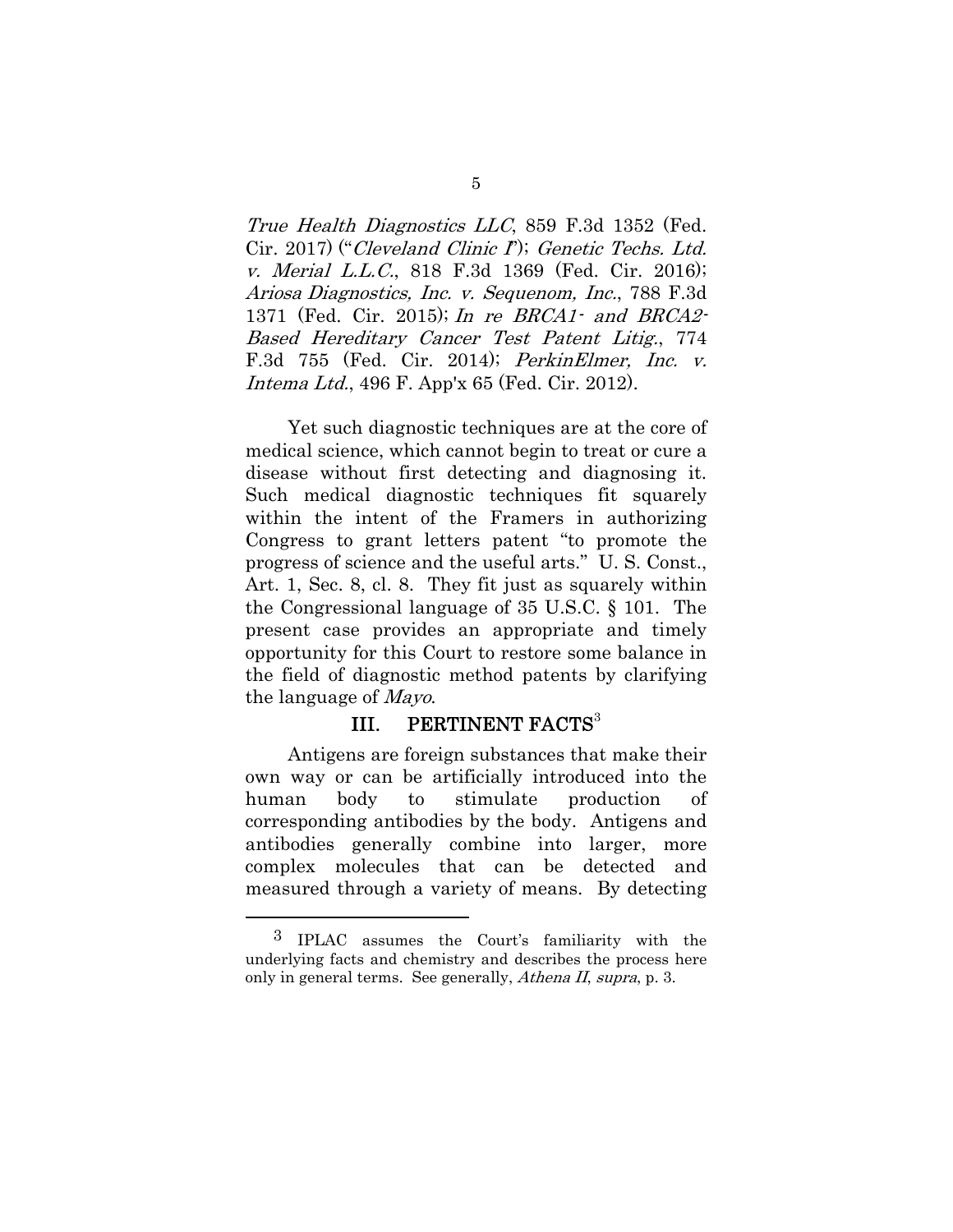the existence of and measuring the concentration of these antigen-antibody complexes, a diagnostician determines the presence of a disease associated with the complex molecule.

 Petitioners do not claim to have patented this general antigen-antibody phenomenon. Petitioners instead claim as patentable a unique process for detecting a previously unknown man-made antigenantibody complex associated with a rare form of myasthenia gravis ("MG"). MG is a long-term autoimmune disease that leads to skeletal muscle weakness, often manifesting itself in double vision, drooping eyelids, and difficulty walking or talking.4 MG is estimated to affect 50 to 200 million people worldwide.5

The form of MG that Petitioners' claimed invention detects had previously gone undiagnosed and was therefore difficult to treat. Petitioners' unique process for detecting this new man-made molecule – not the antigen-antibody process in general or even the new, man-made molecule itself – is Petitioners' claimed patentable subject matter.

More specifically, Petitioners' process claims involve producing a peptide sequence pertaining to the extracellular N-terminal domain of the MuSK

<sup>4</sup> Kaminski, Henry J., Myasthenia Gravis and Related Disorders (2 ed. 2009), Springer Science & Business Media. p. 72. ISBN 978-1597451567; archived from the original on 8 September 2017.

<sup>5</sup> Adams, James G. (2012). Emergency Medicine: Clinical Essentials (2 ed. 2012), Elsevier Health Sciences. p. 844. ISBN 978-1455733941; archived from the original on 8 September 2017.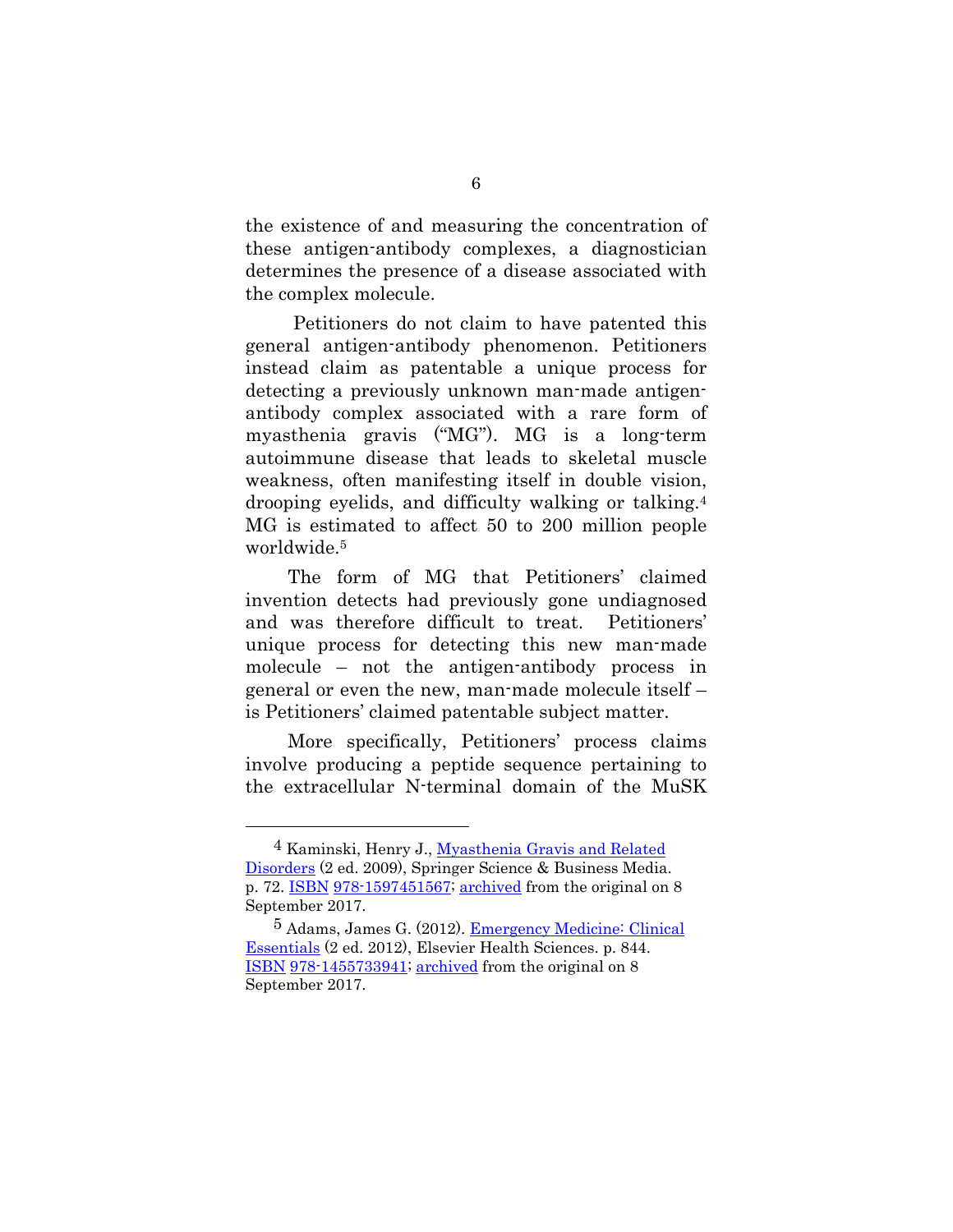protein with a covalent linkage to one or more radioactive iodine atoms in the histidine or tyrosine residues of the peptide.6 This peptide process step does not occur naturally in the human body but instead is man-made. The sequence dramatically modifies the physical, chemical, and structural properties of the original MuSK peptide. Next the radioactive-iodinated-MuSK peptide antigen is introduced into a sample of a patient's bodily fluid. This forms a radioactive antigen-antibody complex when the autoimmune MuSK antibody is present in the bodily fluid. This step, too, does not occur naturally in the human body and is also man-made. The resulting radioactive antigen-antibody complex also does not exist in nature.

Detecting and quantifying the radioactivity of the resulting antigen-antibody complex confirms the presence of the MuSK autoimmune antibody and thus the presence of this disease in a patient. None of the steps, nor the resulting antigen-antibody complex, occurs naturally in the human body or as part of a natural process.

<sup>6</sup> Hermanson, Greg T., Pierce Biotechnology (3rd edition 2013).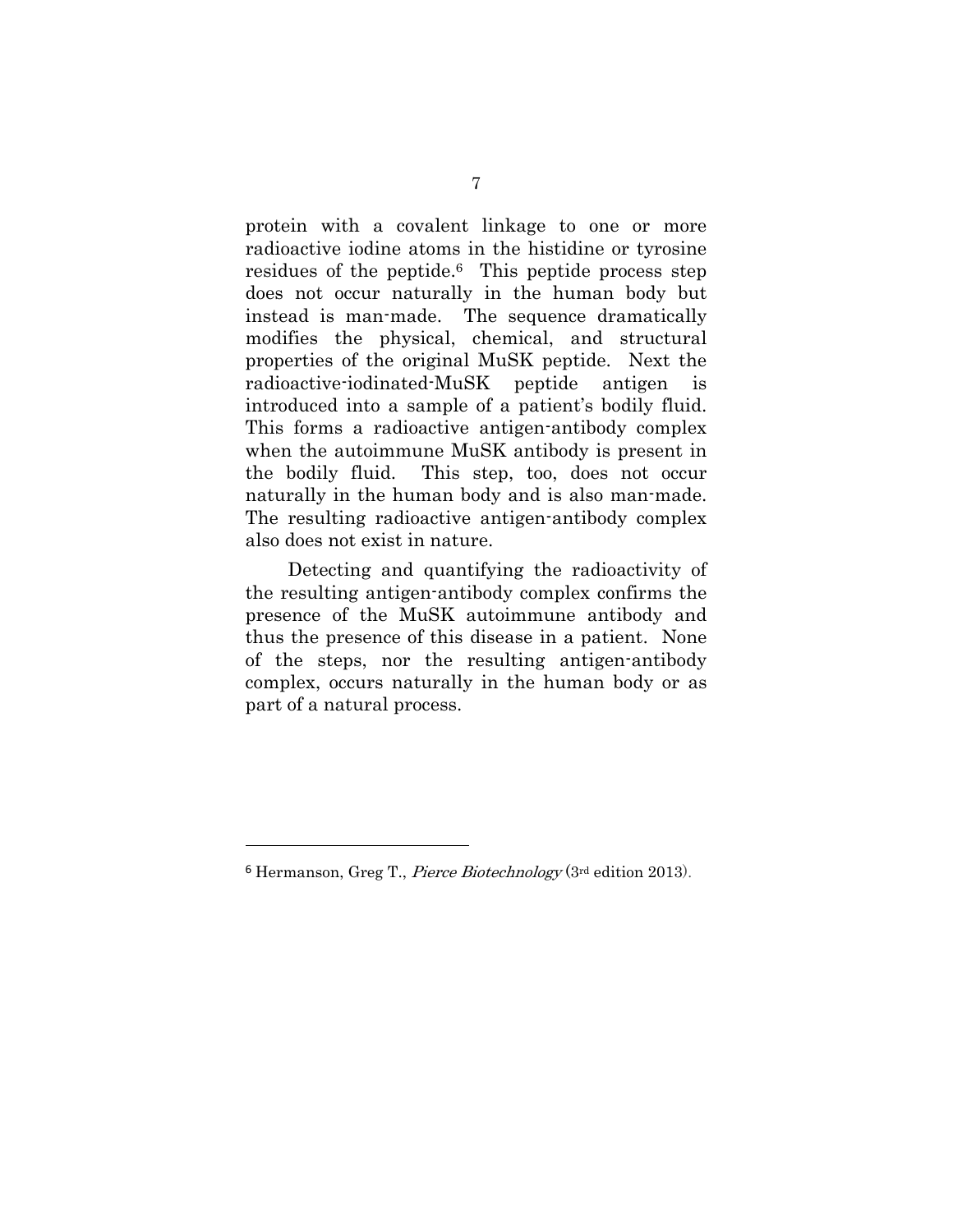#### IV.ARGUMENT

#### A. The Patent in Suit Claims a Process, Not a Law of Nature.

The purpose of the Patent and Copyright Clause of the U. S. Constitution is to promote the progress of science and the useful arts. U. S. Const., Art. I. Sec. 8, cl. 8. To that end, current U. S. patent law provides a time-limited right to exclude others from using "any new and useful *process*, machine, manufacture, or composition of matter, or any new and useful improvement thereof ..." for which an applicant receives a patent. 35 U.S.C. § 101 (emphasis added). Only Section 101 – governing patentable subject matter – is pertinent to this Petition. Whether the claimed process is novel or nonobvious under 35 U.S.C. §§ 102 and 103, for example, or meets the requirements of § 112 or other conditions of patentability is not before the Court.

The first U. S. patent ever granted – in 1790 – was for a process of making potash, a naturally occurring class of salts that contain potassium in water-soluble form used in fertilizer, and Section 101 explicitly calls out processes as potentially patentable subject matter.7 See "First U.S. Patent Issued Today in 1790," available at https://www.uspto.gov/about-us/news-updates/firstus-patent-issued-today-1790, visited October 9, 2019.

<sup>7</sup> The name "potash" derives from "pot ash," referring to plant ashes soaked in water in a pot, which was the primary pre-industrial era means of manufacturing the product. The word potassium, in turn, appears to have derived from potash. https://en.wikipedia.org/wiki/Potash, visited October 9, 2019.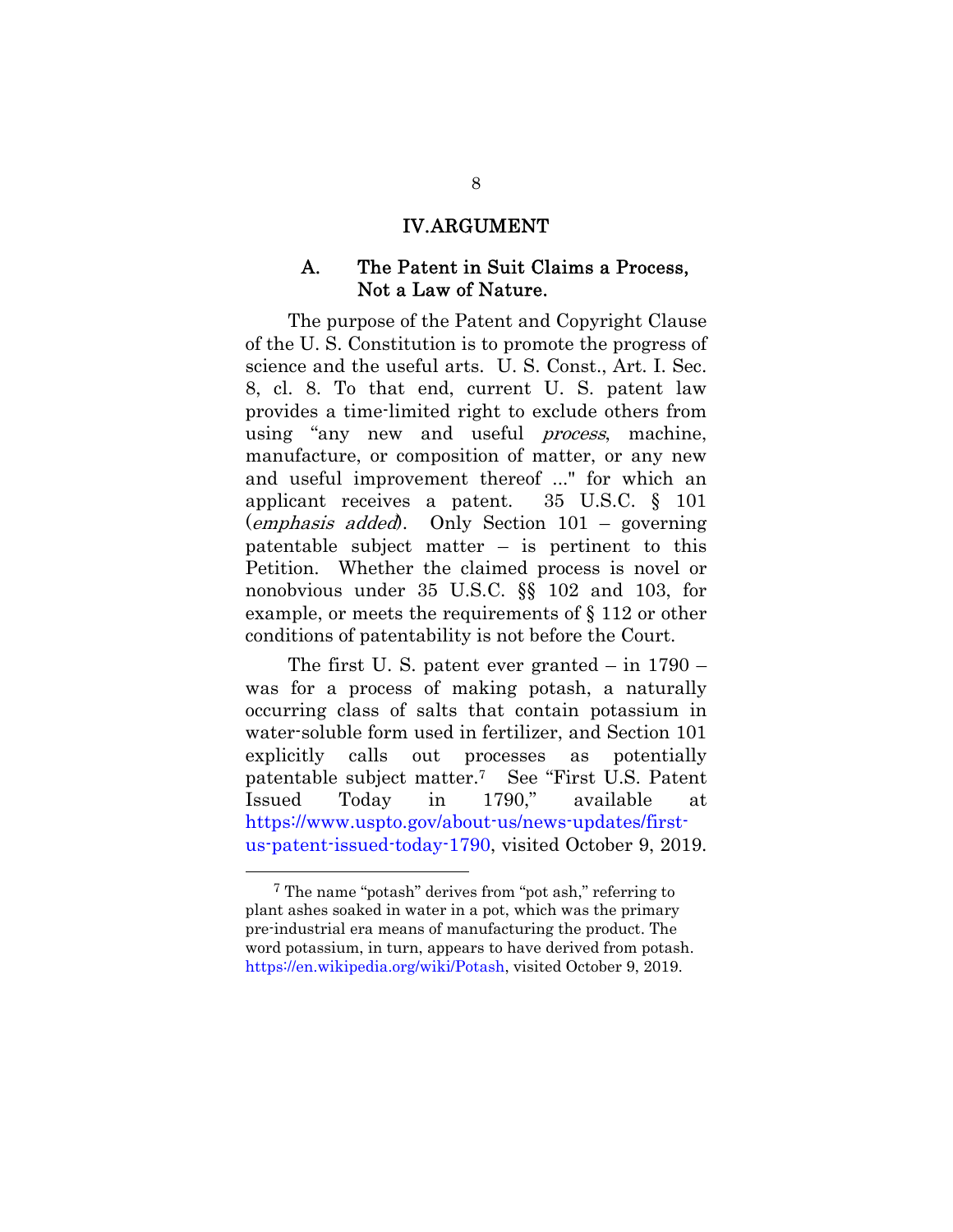That patent relied upon natural products and processes – so-called "laws of nature" – but claimed a new and useful process for making the product. U.S. Patent No. USx1, July 31, 1790, to S. Hopkins for "Potash". Indeed, Congress intended statutory subject matter to "include anything under the sun that is made by man." S. Rep. No. 1979, 82nd Cong., 2d Sess., 5 (1952); H.R. Rep. No. 1923, 82nd Cong., 2d Sess., 6 (1952).

Since that time, this Court has universally upheld the patentability of processes that employ well-understood and unpatentable machinery, mathematical formulae, algorithms, and so-called laws of nature.

In Cochrane v. Deemer, 94 U.S. 780, 787-788 (1877), this Court observed that "[t]he machinery pointed out as suitable to perform the process may or may not be new or patentable, whilst the process itself may be altogether new, and produces an entirely new result." In Funk. Bros. Seed Co. v. Kalo Inoculant Co., 333 U.S. 127, 130 (1948), the Court recognized that the application of a natural law or mathematical formula to a known structure or process may likewise be patentable. No particular machine need be involved. Gottschalk v. Benson, 409 U.S. 63 (1972) ("Transformation and reduction of an article 'to a different state or thing' is the clue to the patentability of a process claim that does not include particular machines."). In Parker v. Flook, 437 U.S. 584, 590 (1978), this Court made plain that "[a] process is not unpatentable simply because it contains a law of nature or mathematical algorithm." And in Diamond v. Diehr, 450 U.S. 175, 185 (1981), this Court stated that "we think that a physical and chemical process for molding precision synthetic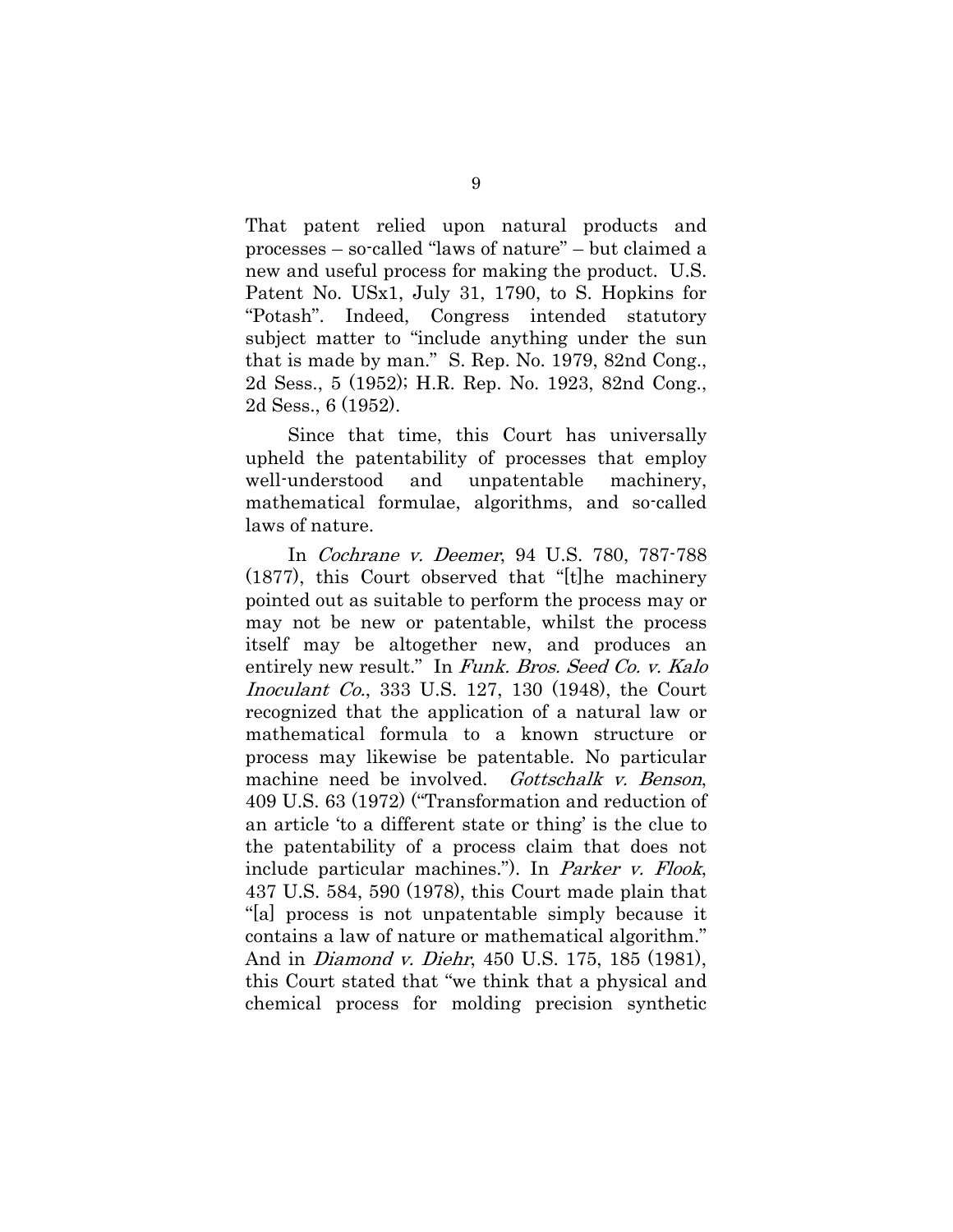rubber products falls with the § 101 categories of possibly patentable subject matter."

The laws of thermodynamics also do not render unpatentable a method for making steel, see, e.g., U.S. Patent No. 902,052, October 27, 1908, to Frank D. Carney for a "Process For Manufacturing Steel From Cromiferous Pig-Iron," and the laws of aerodynamics did not render the airplane unpatentable. See U.S. Patent No. 821,393, May 22, 1906, to Wilbur and Orville Wright for "New and Useful Improvement in Flying Machines." Nor do the natural laws of biology render polymerase chain reaction ("PCR") patent claims out of bounds under Section 101. See, e.g., U.S. Patent No. 4,683,195, July 28, 1987, to Mullis, et al., for a "Process For Amplifying, Detecting, and/or Cloning Nucleic Acid Sequences." So, too, should the immunological reaction between antigens and antibodies not render new and non-obvious diagnostic techniques per se unpatentable. Each claimed invention in the field of medical diagnostics should instead be subject to the same Section 102, 103, and 112 tests as claimed inventions in other fields of science and technology, not automatically ruled out of bounds under Section 101. 35 U.S.C. §§ 102, 103, 112.

In *Mayo*, however, this Court unfortunately created uncertainty in the field of medical diagnostics patents by stating that "adding 'conventional steps, specified at a high level of generality,' to a law of nature does not make a claim to the law of nature patentable." 566 U.S. at 62. This characterization has not been particularly helpful in instructing inventors, practitioners, and the lower courts, including the Federal Circuit. In analyzing the patentability of potentially life-saving medical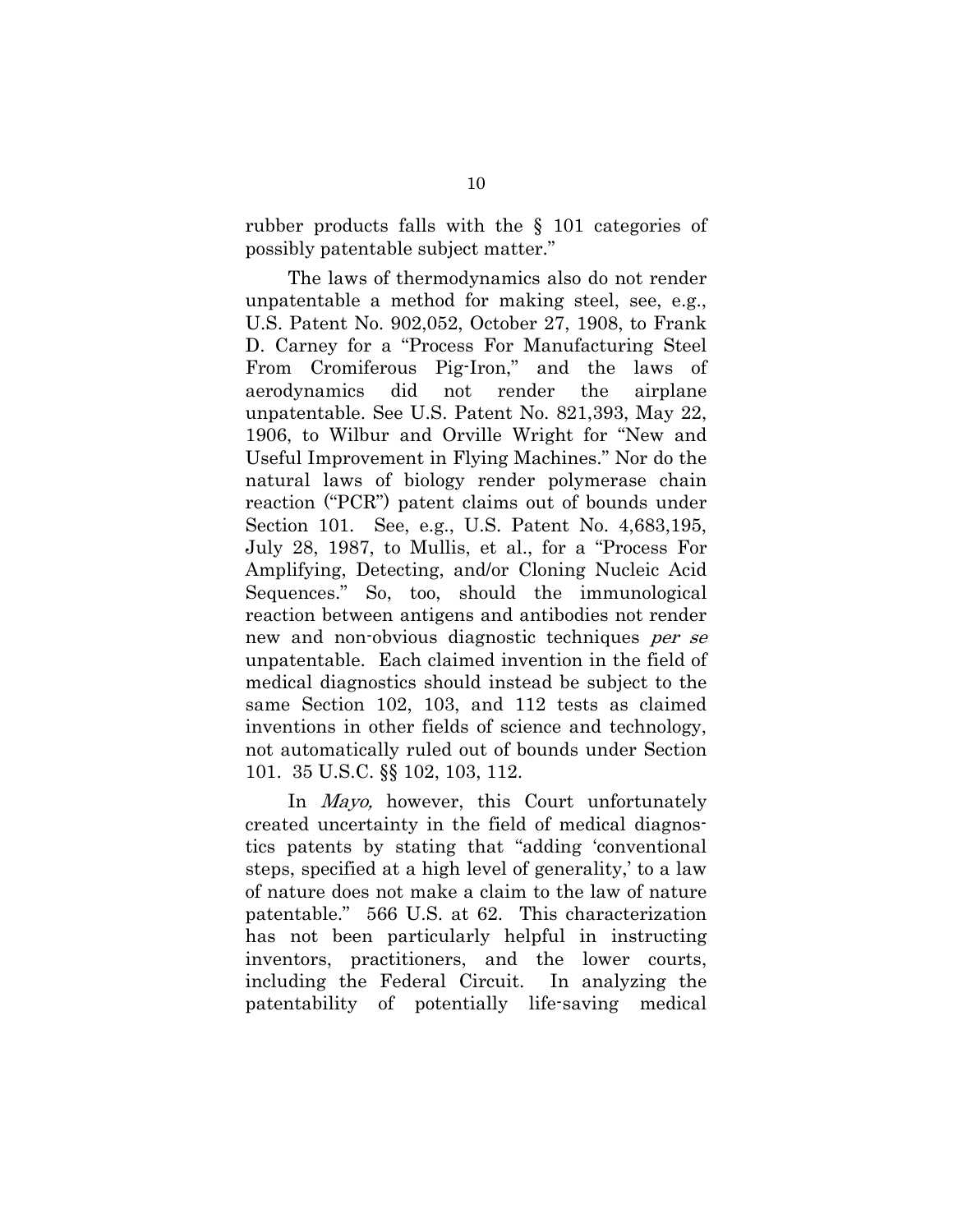diagnostic techniques, confusion reigns, as witness the multiple overlapping and sometimes contradictory en banc opinions in this case below. Athena II at 1335 (Lourie, J., concurring, joined by Reyna and Chen, JJ.); 1337 (Hughes, J., concurring, joined by Prost, C.J., and Taranto, J.); 1339 (Part III of Dyk, J., concurring, joined by Hughes, J.); at 1340 (Dyk, J., concurring, joined by Hughes and Chen, JJ.); 1349 (Chen, J., concurring); 1363 (Moore, J., dissenting, joined by O'Malley, Wallach, and Stoll, JJ.); 1370-1371 (Stoll, J., dissenting, joined by Wallach, J.); (Fed. Cir. 2019), supra.

The term "law of nature" itself is open to interpretation, $\delta$  and all inventions and discoveries, patentable or not, must rely on some level and in some sense on "laws of nature" to be workable. (A "perpetual motion" machine would be neither workable nor patentable, for example, because it would violate the laws of thermodynamics. See Newman v. Quigg, 681 F.Supp 16 (D. D.C. 1988); MPEP 2107.01, General Principles Governing Utility Rejections (R-5) - 2100 Patentability. II. Wholly inoperative inventions; "incredible" utility.)

A careful examination of claims 6-9 of the patent in suit, U.S. Patent No. 7,267,820, reveals

<sup>8</sup> Gravity and the speed of light, for example, may be considered "laws of nature," while "natural phenomena," on the other hand, include such things as lightning, tornadoes, and rainbows. See Robert R. Sachs, "Punishing Prometheus: The Supreme Court's Blunders in Mayo v. Prometheus," March 26, 2012, at https://patentlyo.com/patent/2012/03/punishingprometheus-the-supreme-courts-blunders-in-mayo-vprometheus.html, visited October 9, 2019.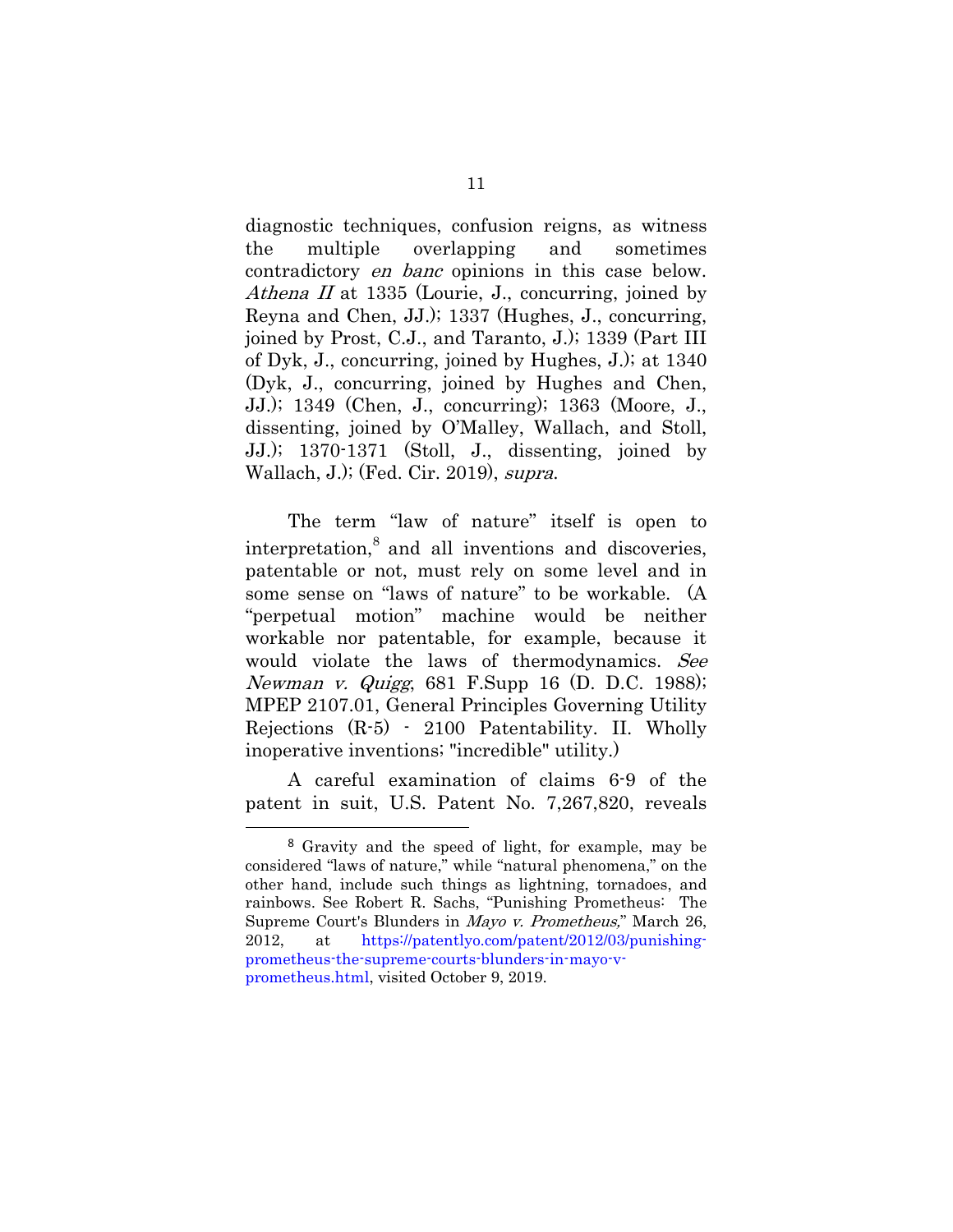that the claims are not directed to a "law of nature"; like all claims of all inventions, they merely rely on "laws of nature." The patented claims recite a chemical process for creating and detecting new and useful chemical molecules, which molecules had neither previously existed nor been previously detected anywhere in the world. U.S. Patent No. 7,267,820 at col. 12, ln 57 to col. 13 ln 9.

As such, even after Mayo, the claims in suit fall within the patentable subject matter of 35 U.S.C. § 101 under *Diamond v. Diehr*. Before development of the patented process, scientists didn't even know that the rare MuSK autoantibodies existed, let alone that their presence could be detected and would indicate an MG disease state. U.S. Patent No. 7,267,820 at col. 1, ln 34-61.

In Mayo, in contrast, the Federal Circuit held that measuring metabolites of a drug and tying changes in dosage regimens to threshold limits were mental steps that constituted unpatentable subject matter under 35 U.S.C. § 101. But in *Mayo* the measured metabolite was not transformed into a new chemical entity as part of the diagnostic method, and scientists already understood that the levels of certain metabolites in a patient's blood correlated with the likelihood that a particular dosage of a thiopurine drug could cause harm or prove ineffective. 566 U.S. at 72-73. Instead, the "conventional step, specified at a high level," id. at 82, was measuring a naturally occurring metabolite in the blood.

Whether the radiolabeling process that the claims in suit here employ, or the nature of antigenantibody reactions themselves, is old or new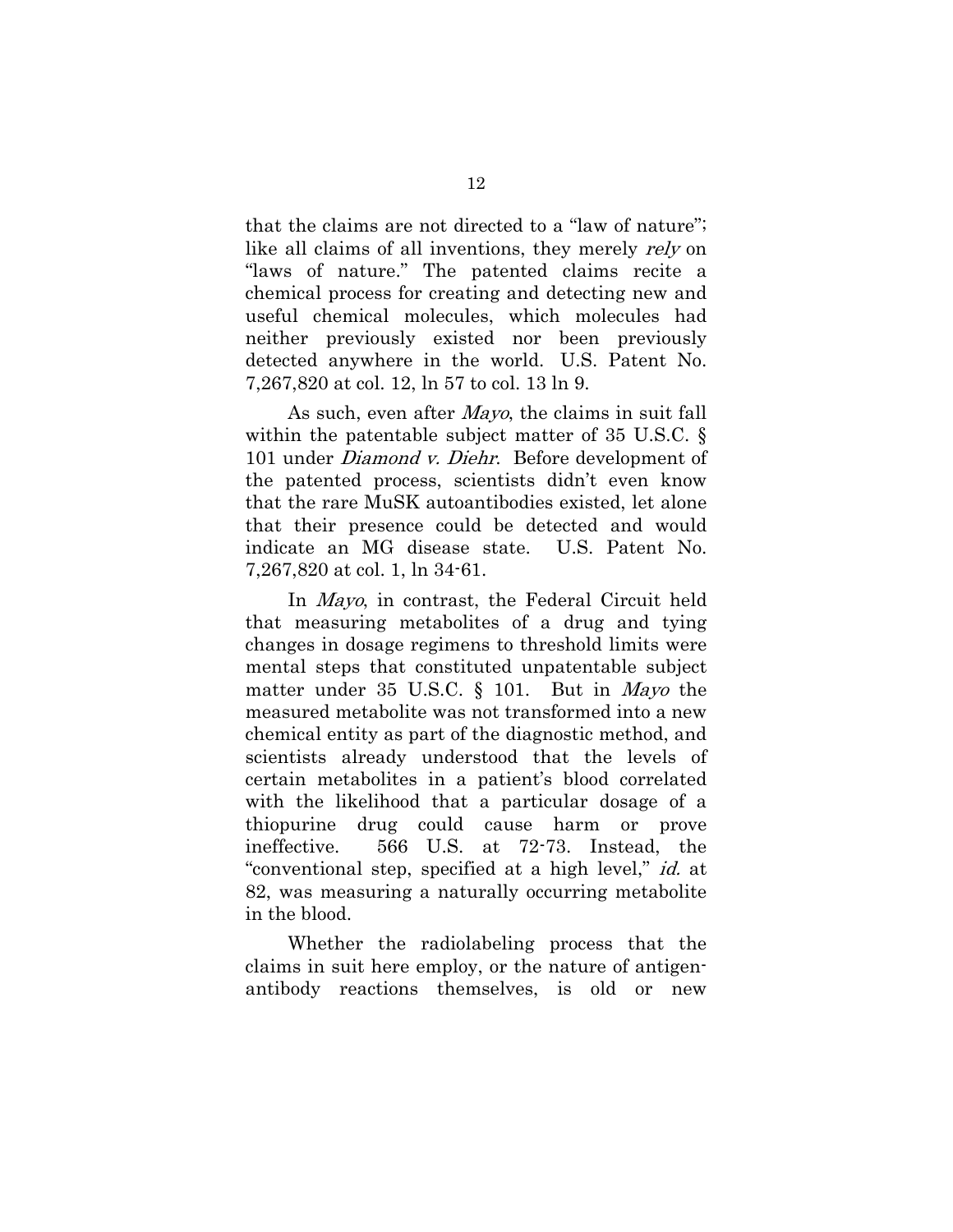therefore has no bearing on whether Petitioners' discovery is potentially patentable under § 101. Petitioners simply maintain, in the very words of Section 101, they have discovered a "new and useful process … or a new and useful improvement thereof." That is the very definition of patentable subject matter, and this Court should grant *certiorari* to clarify Mayo to make that plain.

### B. The Federal Circuit's Manifest Confusion Cries Out for Ceriorari Review.

As Petitioners have noted, on Athena's petition for rehearing en banc the Federal Circuit broadly agreed that Athena's claims should be patenteligible. See Athena II. Yet the court was divided on the solution, some judges appearing to believe that the Federal Circuit could correct course because the problem lies in the Federal Circuit's own extensions of Mayo. Id. at 1370-1371 (Stoll, J., dissenting, joined by Wallach, J.) ("Our inflexible following of Mayo has created flawed decisions that are inconsistent with the precepts of Mayo and our patent system as a whole.")

Still more judges concurred in *denying* a rehearing *en banc* because they believe that, broadly interpreted, Mayo binds their hands. Id. at 1335 (Lourie, J., concurring, joined by Reyna and Chen, JJ.) ("Some of us have already expressed our concerns over current precedent," but "we are bound by the Supreme Court's decision in *Mayo*."); *id.* at 1337 (Hughes, J., concurring, joined by Prost, C.J., and Taranto, J.) ("[T]his is not a problem that we can solve. As an inferior appellate court, we are bound by the Supreme Court."); *id.* at 1339 (Part III of Dyk, J.,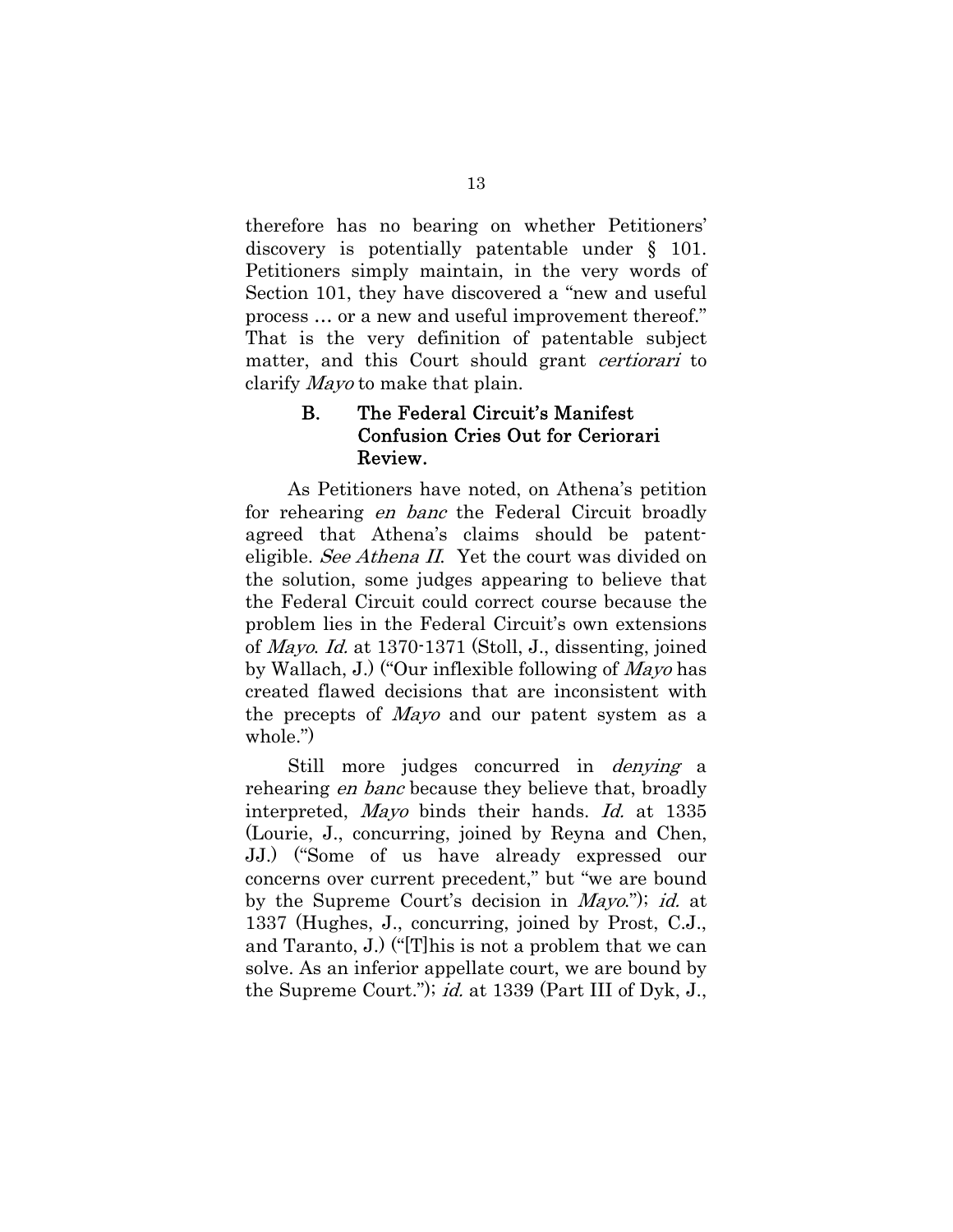concurring, joined by Hughes, J.) ("[I]t is the Supreme Court, not this court, that must reconsider the breadth of *Mayo*."); id. at  $1340$  (Dyk, J., concurring, joined by Hughes and Chen, JJ.) ("[I]t would be desirable for the Supreme Court to refine the Mayo framework to allow for sufficiently specific diagnostic patent claims with proven utility."); id. at 1363 (Moore, J., dissenting, joined by O'Malley, Wallach, and Stoll, JJ.) ("No need to waste resources with additional *en banc* requests. Your only hope lies with the Supreme Court or Congress."); *id.* at 1349 (Chen, J., concurring) ("We are not in a position to resolve that question, but the Supreme Court can.")

This manifest confusion and disagreement even within the Federal Circuit surrounding Section 101 in view of Mayo constitutes an unprecedented cry for help. This Court should grant *certiorari*.

#### C. Countervailing Concerns Provide No Reason Not to Grant Certiorari.

Arguments to the contrary should not dissuade this Court from considering the issues raised in the decision below. That Athena did not claim as patentable its man-mode molecules and because Congress may amend Section 101 is not dispositive because it is the claimed process here – not the unclaimed molecule – that has been found unpatentable subject matter, and process claims fall squarely within the existing statutory language.

The current controversy therefore arises not from the statutory language of Section 101, but from misinterpretation by lower courts of this Court's use of the phrase "natural law" in Mayo, which the Federal Circuit relied upon and felt bound by below. Athena Diagnostics, Inc. v. Mayo Collaborative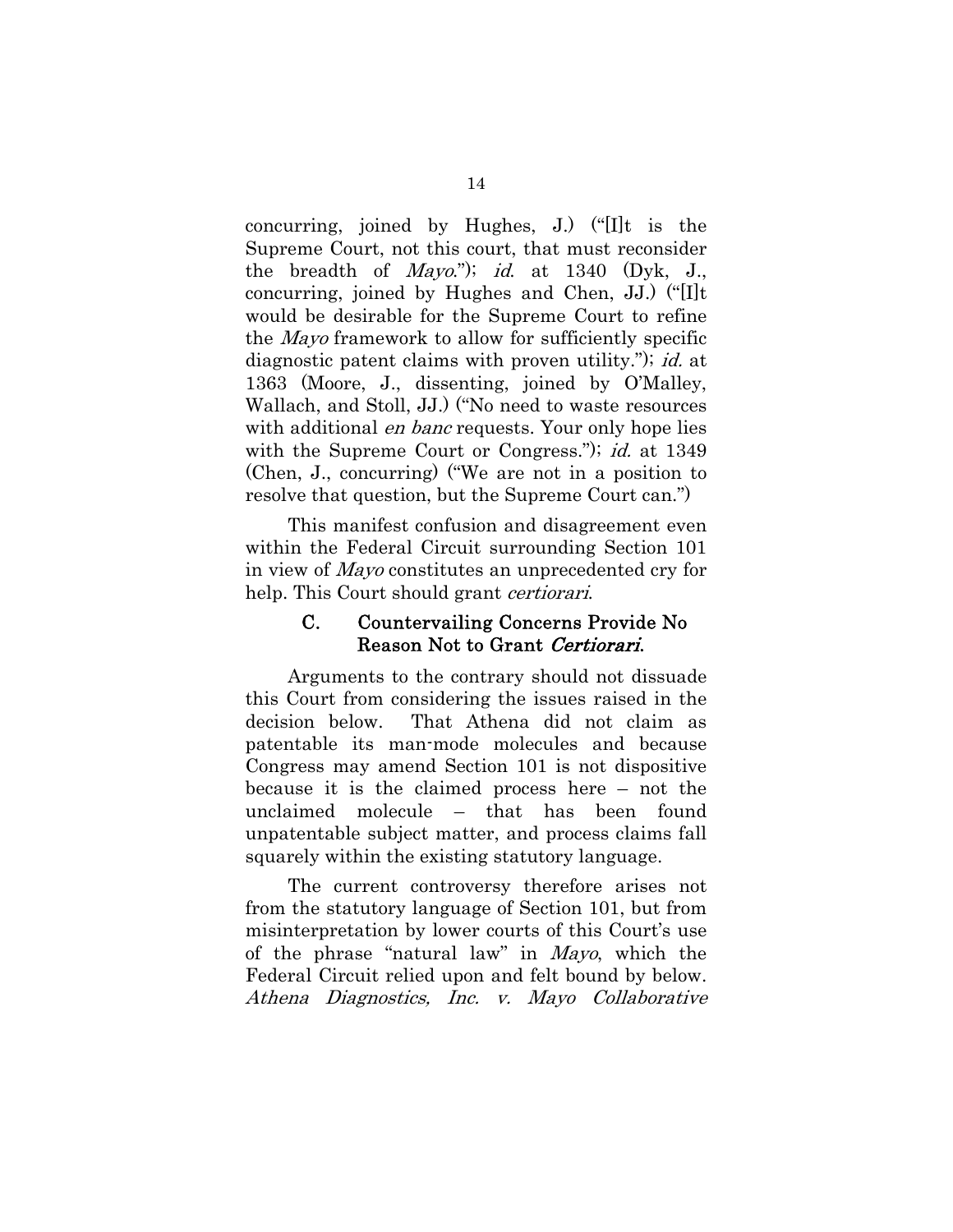Servs., LLC, 915 F.3d 743, 752, 757 (Fed.Cir. 2019) (*Athena I*); see *Athena II* at 1335, 1337, 1339, 1340, 1349. It is the province of this Court to clarify understanding of the Court's own language. Proper correction of interpretive errors by lower courts is warranted and well within the supervisory authority of this Court.

#### D. Granting Certiorari Manifestly Serves the Public Interest.

This Court does not decide issues in a vacuum. This Court's rulings have the power instead to help shape people's lives for generations to come. See, e.g., Brown v. Board of Education, 347 U.S. 483 (1954); Roe v. Wade, 410 U.S. 113 (1973); Obergefell v. Hodges, 576 U.S.  $(2015)$ .

As Justice Kagan noted in Kimble v. Marvel, "with great power there must also come great responsibility." 576 U.S. at \_\_\_\_ (2015), citing. S. Lee and S. Ditko, Amazing Fantasy No. 15: "Spider-Man," p. 13 (story p. 11) (1962). Sometimes, as in Kimble, that may mean choosing not to overturn four-decade-old precedent where reliance interests have been strong and the parties can contract around it. In other cases, it may mean acting to effectuate the intent of Congress even where that intent is poorly expressed. Cf. National Federation of Independent Business v. Sebelius, 567 U.S. 519, \_\_\_  $(2012)$  (Roberts, C.J.); *King v. Burwell*, 576 U.S. (2015), (Roberts, C.J.). In still others, it may mean protecting Constitutional rights previously known but unenforced, *Brown*, *supra*; or finding and protecting rights previously not believed to have existed. Roe, supra; Obergefell, supra.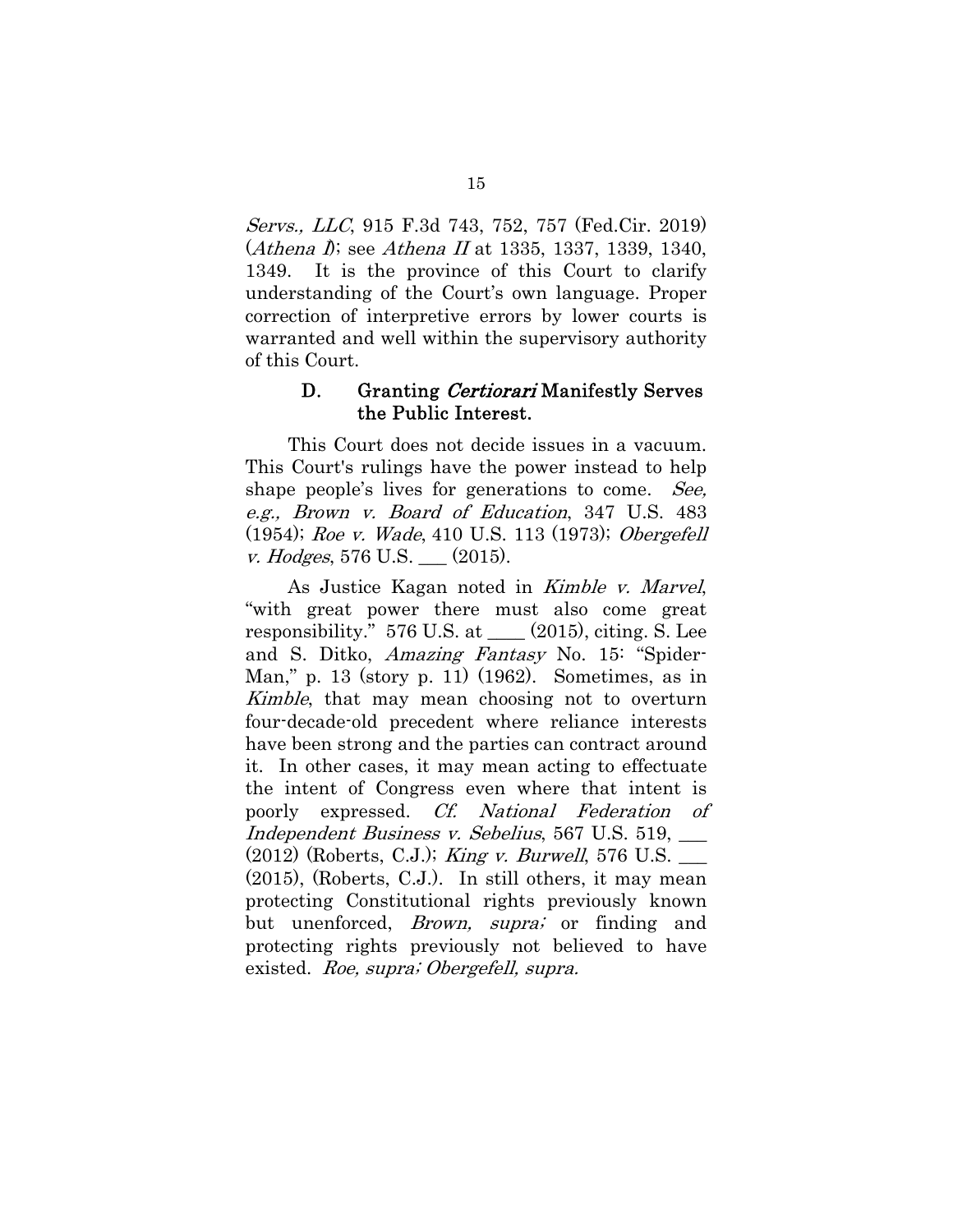In the present case, however, this Court need not consider whether to uphold or to overturn longheld precedent, interpret an ambiguous statute, nor discover or articulate a hitherto unknown right. Instead, it need only clarify its own recent language in the wake of subsequent experience. What the Court should not do, in Justice Kagan's phrasing, is to disregard the responsibility that comes with its great power by declining to grant *certiorari* here.

As Judge Moore observed below, in the seven years since this Court decided Mayo, the Federal Circuit has found unpatentable under Section 101 every single challenged diagnostic claim in every case that has come before it. Athena II at 1352 (Moore, J.). In just the one month after this Court decided Mayo, the Patent Office's rejection rate of patent applications for medical diagnostic techniques increased from 7% to 32%. Chien & Wu, Decoding Patentable Subject Matter, 2018 Patently-O Patent L.J. 1, 15 (Oct. 21, 2018), https://bit.ly/2oBO1i5. Following Alice Corp. v. CLS Bank International, 573 U.S. 208 (2014) only two years later, the rejection rate for diagnostic claims grew to over 50%; it ultimately reached as high as 64%. Id. This evidences significant and likely unintended consequences in the potential patentability of new discoveries and inventions in a field with profound implications for human health and well-being.

Investment in diagnostics goes to the very core of health care – and its concomitant costs – helping to improve patient outcomes before illnesses can become debilitating and prohibitively expensive to treat. See *Athena II* at 1356. As noted in this case below, "[d] iagnosis is the foundation of medicine." Id. at 1355 (Moore, J., dissenting, joined by O'Malley,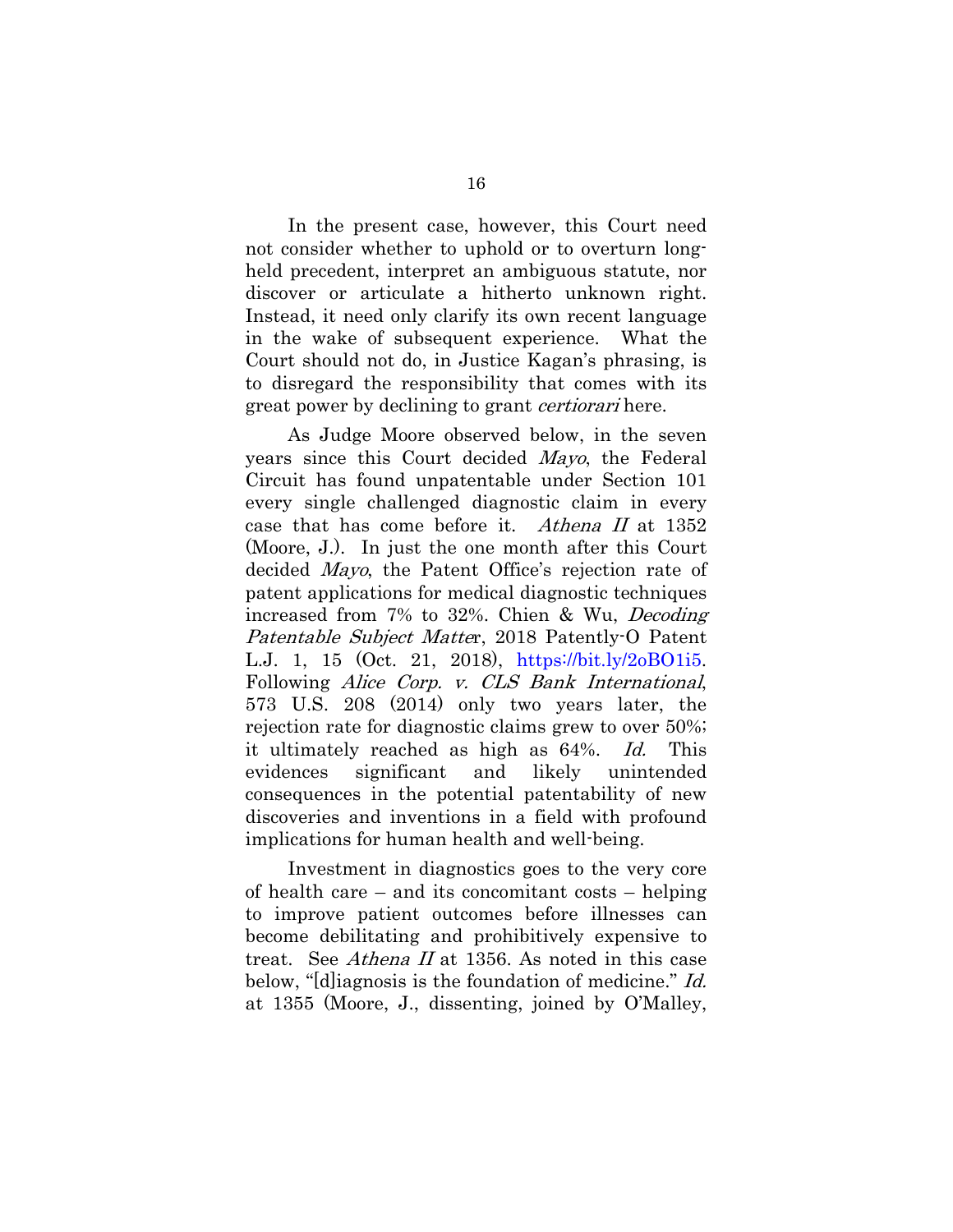Wallach, and Stoll, JJ.). Diagnostic techniques may account for less than 2.5% of current healthcare expenses, but they guide approximately 66% of clinical decisions. Id. Proper diagnosis allows for early detection, which in turn permits more effective, less expensive, or more carefully targeted treatment. See id. at 1357-1358.

In an environment in which formerly conquered diseases like measles and malaria are now making comebacks,9 diagnostics are also "'crucial in mitigating the effect of disease outbreaks.'" Id. at 1356. Where diagnostic techniques are novel and non-obviousness, and meet the other statutory requirements for patentability, this Court should clarify that Section 101 does not bar patentability. Simply because diagnostic techniques – like all scientific processes – rely upon naturally occurring phenomena or laws of nature should not present an absolute bar.

Allowing potential patent protection for specific diagnostic claims like Athena's is therefore not only correct as a legal matter but is also sound public policy. See, e.g., Athena II, 927 F.3d at 1337, 1340, 1352, 1355-1359, 1368-1370 (various concurring and dissenting opinions discussing policy concerns). Because, as Judge Dyk noted below, "at least some of

<sup>&</sup>lt;sup>9</sup> See CDC, Measles Cases and Outbreaks, CDC - Measles (Rubeola), available at https://www.cdc.gov/measles/casesoutbreaks.html, and Espinoza J.L., Malaria Resurgence in the Americas: An Underestimated Threat, Pathogens, 2019 Mar 8(1) PMC6471461, available at

https://www.ncbi.nlm.nih.gov/pmc/articles/PMC6471461/, last accessed Oct. 24, 2019.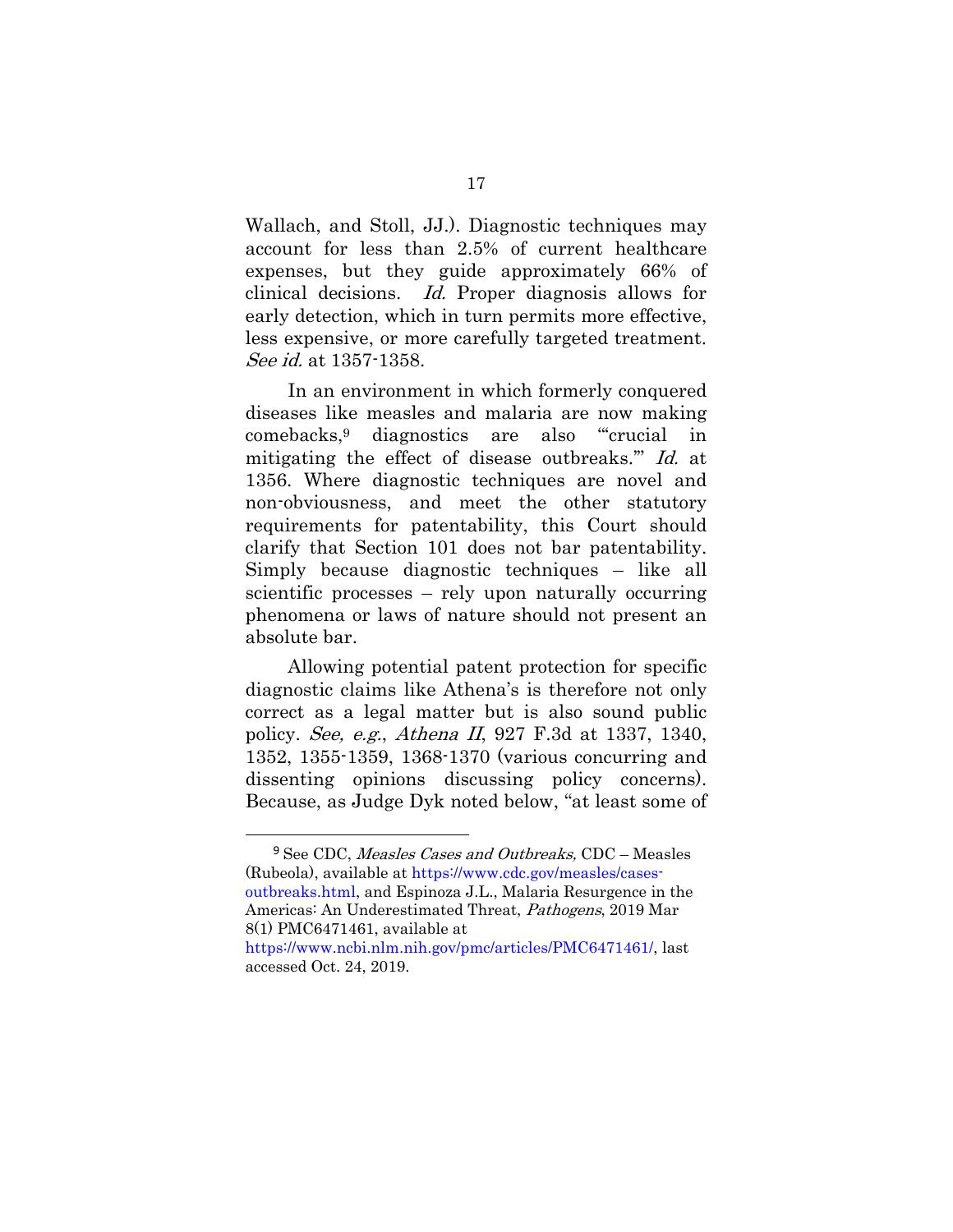the claims here recite specific applications of the newly discovered law of nature with proven utility, this case could provide the Supreme Court with the opportunity to refine the Mayo framework as to diagnostic patents." Id. at 1343-1344. (Dyk, J., concurring, joined by Hughes and Chen, JJ.).

This Court should therefore grant certiorari because of its critical importance to doctors, patients, medical researchers, and the general public – as well as to patent practitioners and the lower courts.

#### V. CONCLUSION

The Court's language in *Mayo v. Prometheus* has left a wake of confusion and misunderstanding that only this Court can judicially rectify. This case provides an ideal opportunity for the Supreme Court to consider how its decision in Mayo has been extended and to help restore balance. Nothing in the patent in suit claims a monopoly on any naturally occurring phenomenon. Instead, the patent in suit purports to claim only a novel application of a novel process for diagnosing certain medical disorders. This Court should grant *certiorari* to clarify its patentability jurisprudence to clear the way for this and future beneficial medical diagnostics to come.